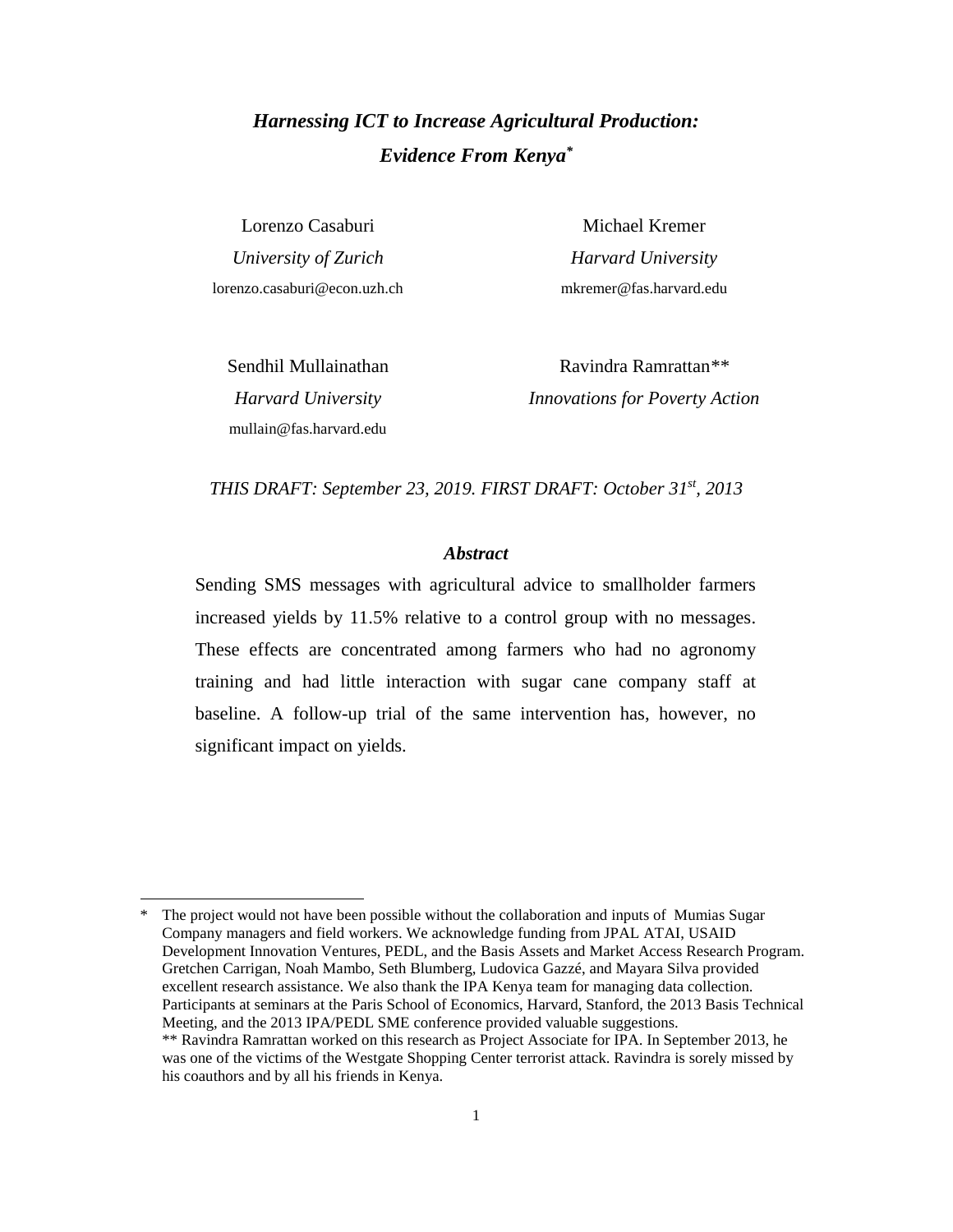#### **1. Introduction**

Mobile phone technology has achieved high penetration very rapidly in much of the developing world (Aker and Mbiti, 2010), Nakasone, Torero, and Minten, 2014). While there is some encouraging evidence on its impact on market integration (Jensen 2007; Aker, 2011), education (Aker, Ksoll, and Lybbert, 2012), and access to finance (Karlan et al., 2016; Jack and Suri, 2013), there is little evidence on output effects.

Agricultural yields in Sub-Saharan Africa have been mostly stagnant and there has been limited adoption of new technologies (Jack, 2011; AGRA, 2017). There is widespread consensus that efforts to deliver agricultural information via traditional extension have been disappointing (Anderson and Feder, 2007), in part due to the difficulty in monitoring agriculture extension workers, the expense of the activity (BenYishay and Mobarak, 2018), and the high farmer-extension ratio. Mobile phones could potentially offer the opportunity to deliver personalized agricultural information to farmers at low cost and in a way that is tailored to their context and timed to coincide with the relevant part of the agricultural season. Earlier work on General Purpose Technologies suggests that the impact of ICT may depend on additional complementary technologies and organizational changes (Helpman, 1998; Jovanovich and Rosseau, 2005).

We collaborate with one of the largest agri-business companies in East Africa. The partner company runs a sugarcane large contract farming scheme. Farmers' plots are mostly below one hectare. In the contract farming arrangement, the company provides inputs on credit that are recouped at harvest through payment deductions.

The paper evaluates an intervention that leveraged on the growing penetration of mobile phones in the region to improve agricultural productivity, Farmers receive a set of text messages that inform them about agricultural tasks to be performed right around the time they need to complete such tasks on the plot.

For the evaluation, we rely primarily on rich plot-level administrative data collected by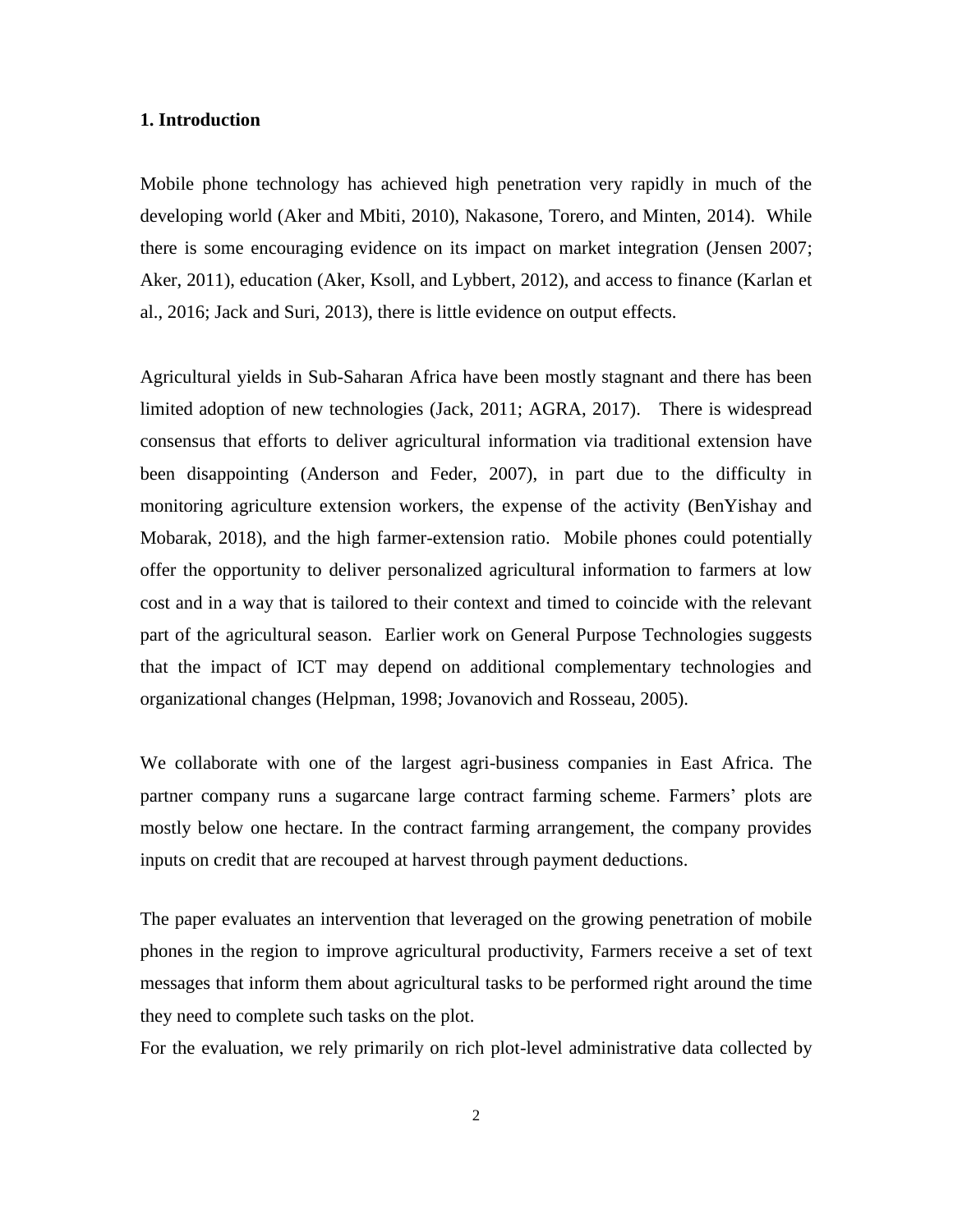the company to measure their impact. The main outcomes of the analysis are plot yields. In addition, the evaluation uses several other variables recorded in the company database to define strata bin, check balance, and improve precision of the estimates. The interventions are evaluated through randomized controlled trials. Randomization occurred at the level of the field, defined as a set of plots (typically, three to ten) that the company treats homogeneously in terms of planting cycle, input delivery, and harvesting in order to achieve economies of scale in these activities.

We conduct two rounds of the SMS intervention, one in 2011-2013, and one in 2012- 2014. In the first round, access to the SMS project raises yields by around 3.3 tons per hectare, or 8% of the control group average. With a sign-up rate for the text message program of 65% in the treatment group, this implies a treatment-on-treated effect of about 11.5%. These effects are concentrated among farmers who at baseline had no agronomy training and had little interaction with company field staff. In the second round, the point estimate of the SMS treatment effect is close to zero, though confidence intervals include large impacts on yields.<sup>1</sup>

In the final part of the paper, we discuss the potential advantages that large contract farming companies have as a source of information provision for small farmers. We estimate that the increase in yields in the first round of the SMS intervention generated an increase of about \$43 in company profits and of about \$54 in farmer earnings, while the per-farmer cost of the program is about \$0.3 per farmer. We then present results from another trial that used farmer response rates to a mobile-based survey to shed light on some of the barriers to information flow in agricultural value chains.

The findings from the paper are in line with those by Cole and Fernando (2016), who show that, in response to a mobile phone based agricultural extension program in India, *Avaaj Otalo*, farmers increased the adoption of more effective and less hazardous

<sup>&</sup>lt;sup>1</sup> In the second wave, we did not conduct farmer surveys and thus cannot measure heterogeneity in the treatment effect by baseline agronomy training and interaction with company staff.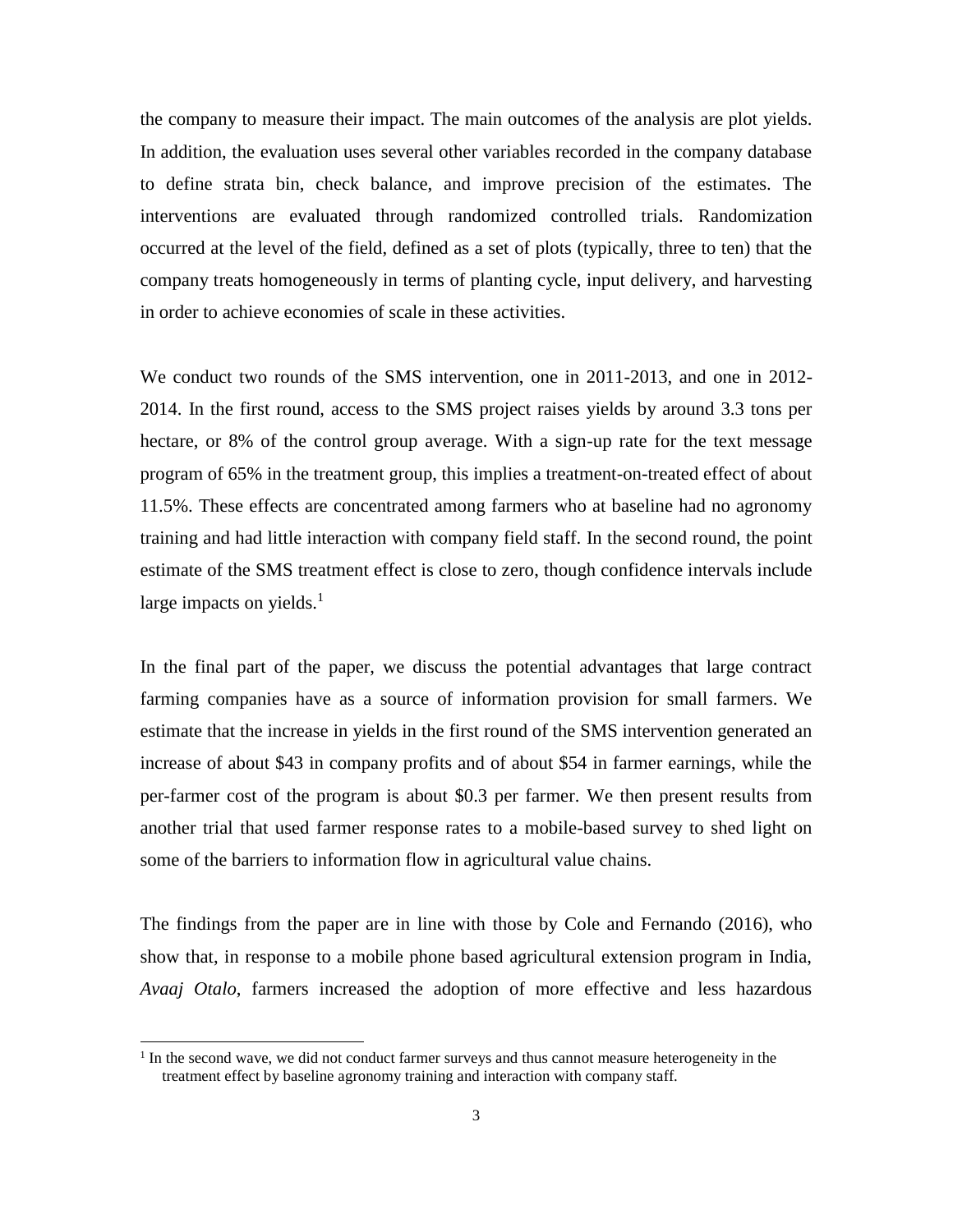pesticides and in turn increased their crop yields. Another line of work shows mixed evidence for the role of mobile phones in improving price information the (Jensen, 2007; Aker, 2011; Aker and Fafchamps, 2013; Mitra, Mookherjee, Torero, and Visaria, 2018). Relative to this previous literature, we shift the focus toward agricultural yields and coordination along the supply chain. We also use administrative data, as opposed to selfreported outcomes. The risks of social desirability bias and Hawtorne effects in survey responses (Zwane et al., 2011) seem particularly relevant for information provision interventions, as these generally make recommendations on what the target respondents should be doing. From this standpoint, access to an objective measure of productivity is a major advantage of our study.

The remainder of the paper is organized as it follows. Section 2 provides background on the experimental setting. Section 3 describes the farmer SMS intervention. Section 4 discusses the relative advantages of large organizations, such as contract farming schemes, in leveraging the use of ICT to increase agricultural output. Section 5 concludes.

### **2. Background**

The research described in this paper was conducted in partnership with one of the largest agri-business companies in East Africa. The company runs a large sugarcane contract farming scheme, involving mostly smallholders with plot sizes less than one hectare.<sup>2</sup> Following the establishment of five outgrower schemes between 1968 and 1981, sugarcane has become the most common cash crop in the region of study.

Sugar cane crushing and boiling are capital intensive processes and are subject to significant economies of scale, with a large fixed cost component. Marginal costs (other than sugar cane input and transport costs) for the factory are low, because its capital stock and crushing capacity are fixed, and raw material inflow is almost always less than the plant capacity. The factory runs 24 hours a day and factory labor needs vary little with

<sup>2</sup> Additional details on the study setting are provided in Casaburi, Kremer, Mullainathan (2014).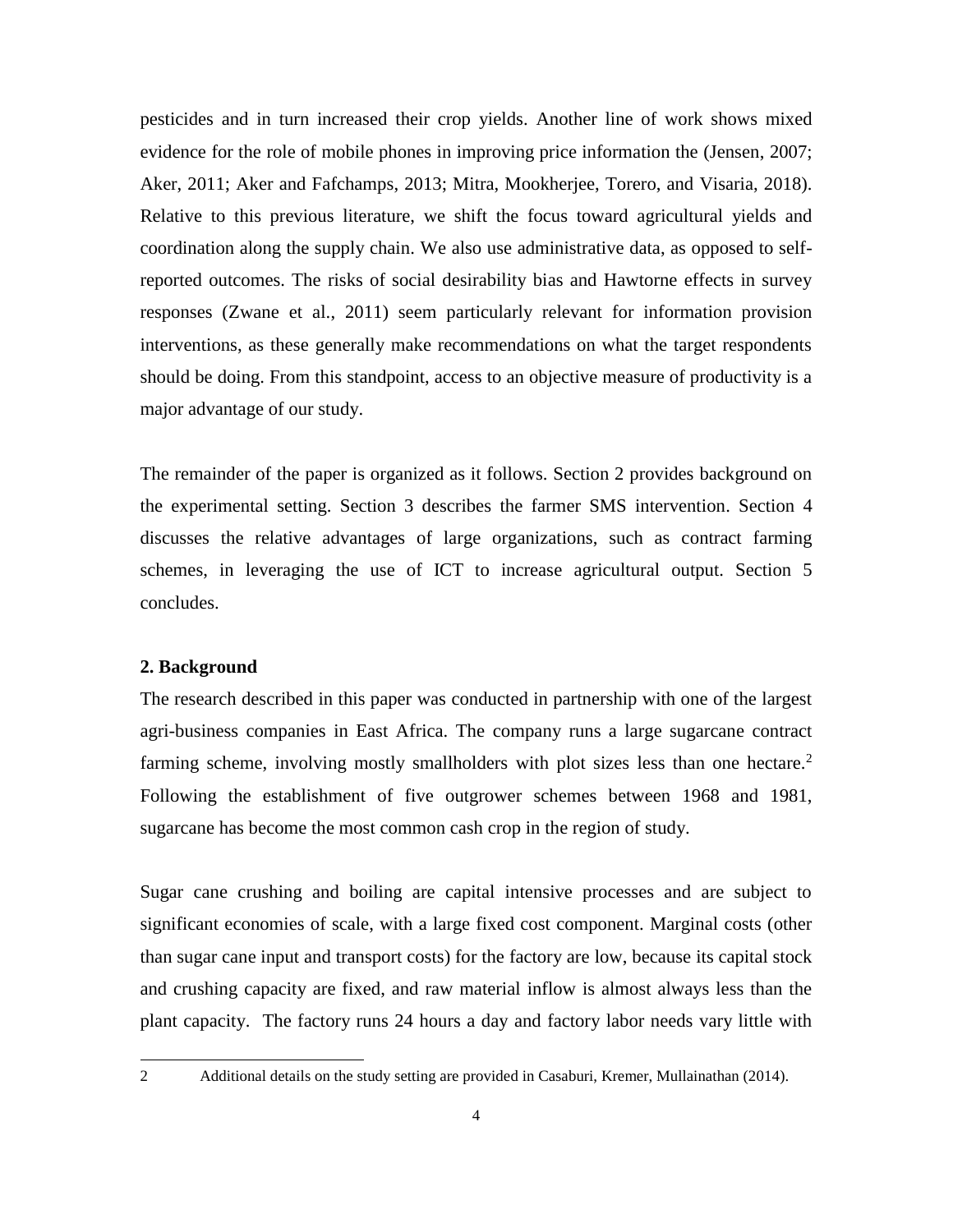throughout. The plant is actually a net energy seller, because it burns by-product from crushed cane.

Transport costs for sugar cane are very high. The nature of the processing also limits the development of spot markets and the degree of potential competition from other buyers located farther away. These transport costs, combined with economies of scale in processing, thus give the factory substantial market power as a cane buyer. The sugarcane price is de facto regulated through the Kenya Sugar Board. The gap between the input price of sugar cane and the price of processed sugar means that the farmer and the factory are both de facto residual claimants on gains in yield per acre.

Each harvest cycle lasts from 18 to 22 months. The company and the farmer sign a contract that typically spans for one replant cycle, made up of one planting and several ratoon harvests.<sup>3</sup> Planting and harvesting occur in a staggered fashion throughout most of the year, in order to provide a constant supply of cane to the processing mill. Sugar production processing requires high coordination across harvesting, transporting, and processing. Processing needs to occur shortly after harvesting as sugar content starts declining after the cane is cut.

Farmers are paid based on the tonnage of cane provided at harvest time. Input charges plus interest are deducted from the payment. The cane prices are based on the current sugar price, via a formula that includes the conversion rate between cane and final sugar output and taxes on sugar production. As a result of the pricing formula, the company estimated revenue per ton of cane purchased from the farmers is \$30. Since the plant is almost never at capacity, the marginal processing costs are quite low, with an estimated upper bound of \$5 per ton of cane purchased. As a result, the company profit per additional tons of cane is \$25. On the other hand, farmers make around \$30 per extra ton of cane, computed as the difference between the cane price and the harvesting and

<sup>3</sup> Ratooning leaves the root and lower parts of the plant uncut at the time of harvesting. Yields typically fall across ratoons. A contract typically spans two or three ratoons.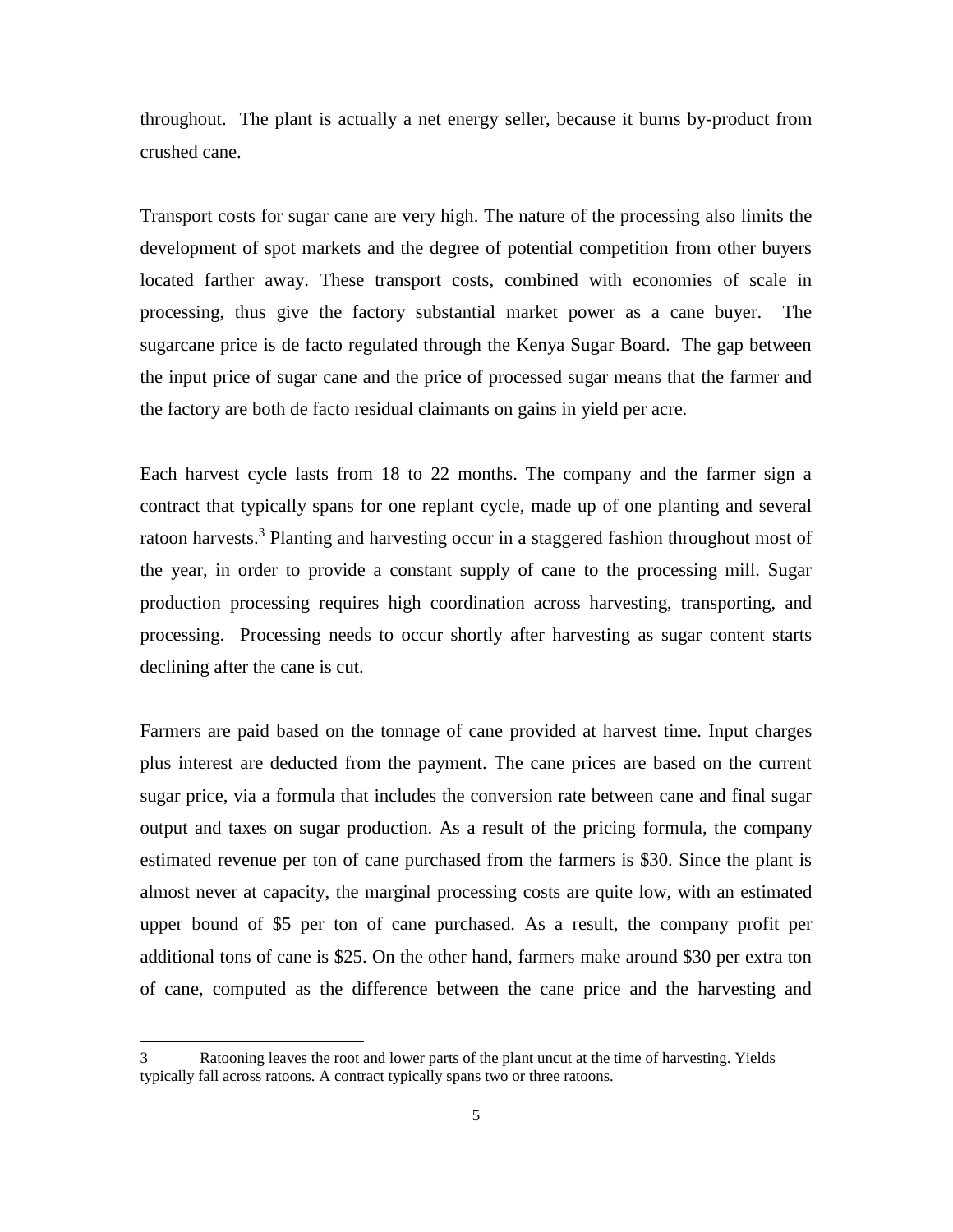transport charges per ton of cane.

Each plot is typically matched to one parcel as defined by the Kenyan land registry. In addition, accounts are aggregated into *fields*, sets of plots that are usually treated homogeneously for land preparation, input provision, and harvesting, in order to exploit economies of scale in these activities. Typically, on farmer is contracted on each plot, though there is a small fraction of ``joint plots", cultivated by two or more farmers. While the majority of the farmers live in the same area where the plot is located, we estimate that 15-20% of the contracting farmers in the scheme are ``telephone farmers", who reside away from the plot (typically in larger towns) and, for the most part, hire labor to complete the cane farming tasks.

The factory is concerned about farmers exerting low level of effort and engaging in input diversion (e.g., use of fertilizer on crops other than sugarcane or re-selling). Some farmers complain about poor performance of company staff and contractors and about the delays in input provision and payments. Moral hazard concerns in the company hierarchy are also likely to be relevant. For instance, managers need to monitor field staff in order to ensure that the scheduling of input delivery occurs timely. The ability of the company to deliver information to the farmers was traditionally limited by the low ratio between field staff members and farmers, in the order of 1 to  $1,000$ .<sup>4</sup> In addition, the distance between farmers' residences and the company premises implies farmers would need to bear high transport costs in order to report concerns at the company premises. As a result, most farmers report few interactions with company staff. The two interventions described in the next sections used mobile phones to increase the flow of information between the company and the farmers.

#### **3. The Farmer SMS Intervention**

<sup>4</sup> In Kenya, the extension agent to farmer ratio is 1:1,500. Figures are even lower in other countries in SSA (for instance, BenYishai and Mobarak (2018) on Malawi).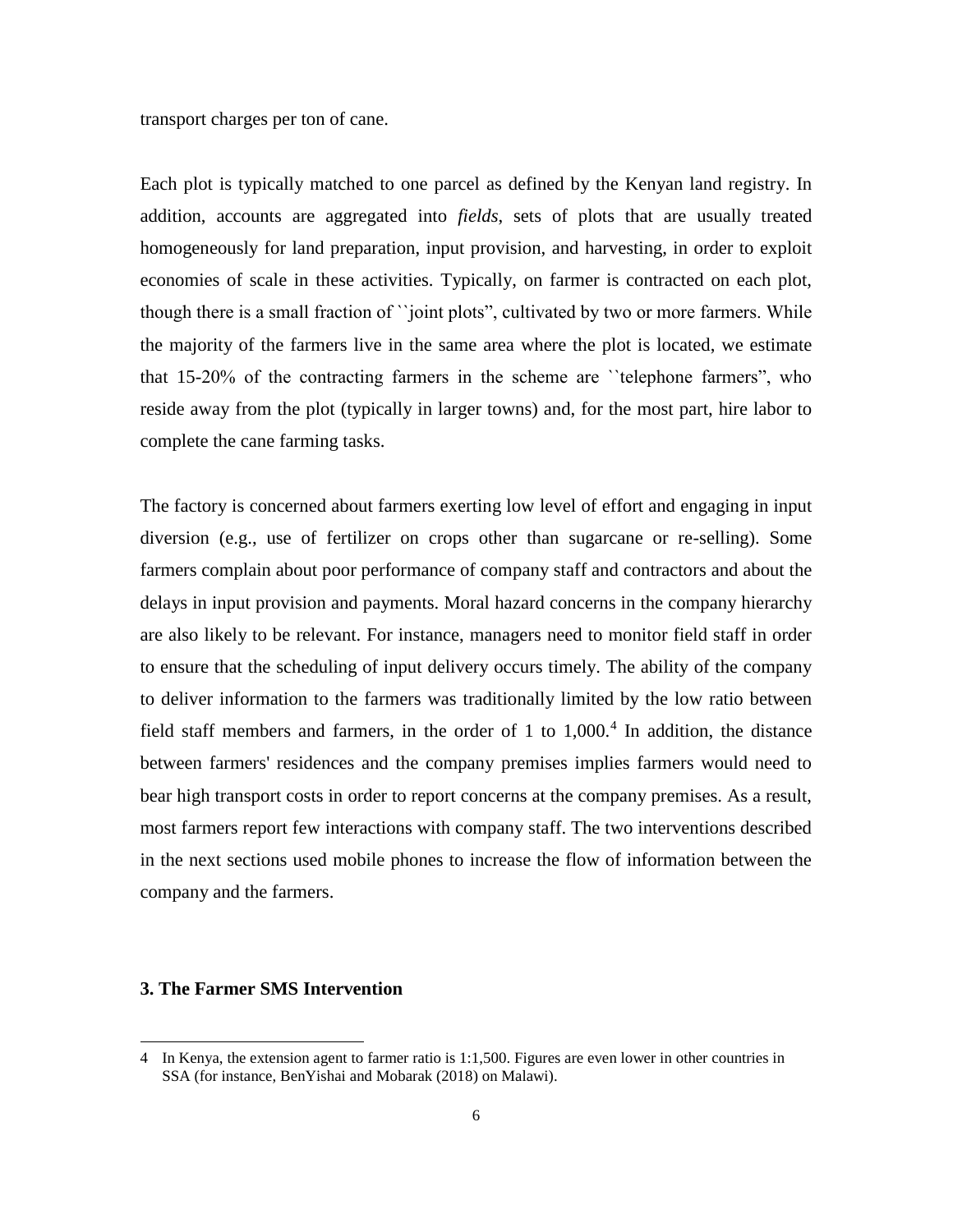#### **3.1 Experimental Design and Implementation**

The SMS experiment was designed in close collaboration with the agronomy department of the partner company. The intervention team compiled a list of messages to be sent to farmers subscribing for the service. The content of these messages was primarily based on the age of the cane and on the harvest cycle (i.e., plant vs. ratoon). The messages warned the farmer about the need to complete a task on the plot. For instance, with regards to weeding: ``Hello Mr./Ms. {farmer name}. It is 12 weeks since you planted, your plot may have weeds by now from the last time you weeded your plot; Please remember to weed this week. This message is from Mumias Sugar Outgrowers Helpline". Similar messages concerned other tasks such as trashlining (i.e. sorting of the leaf trash from the previous harvest), intercropping, and parasite controls. Other messages were prompted by the timing of delivery of company provided inputs, such as fertilizer: "Hello Mr./Ms. {farmer name}, fertilizer (UREA) will be delivered in your field/bloc shortly/soon. Please prepare to receive and apply in time because timely fertilizer application is essential for good cane growth. This message is from Mumias Sugar Outgrowers Helpline".

The experiment took place in two rounds. The first round, which ran from mid 2011 to early 2013, targeted 2,327 plots in 354 fields. According to the company records, these plots were about to enter a new plant cycle or a new ratoon cycle. The second round, which ran from late  $2012$  to mid  $2014$ , targeted 8,081 plots in 1,089 fields.<sup>5</sup> In both rounds, randomization was conducted at the field level and split across (approximately) monthly waves. Within each round-wave, Stratification occurred by harvest cycle type (plant vs. ratoon), two geographic zones in which the contract farming catchment area was divided, average yield groups (only for round 1) and variable capturing the fieldlevel average response rate to a phone survey done before the intervention (only for round  $2$ ).<sup>6</sup>

 $5$  The second round was cross-cut with another treatment, the farmer hotline intervention, which we discuss in a separate paper (Casaburi et al., 2019).

<sup>6</sup> Baseline yield data are available for 81.5% of the plots targeted by the study.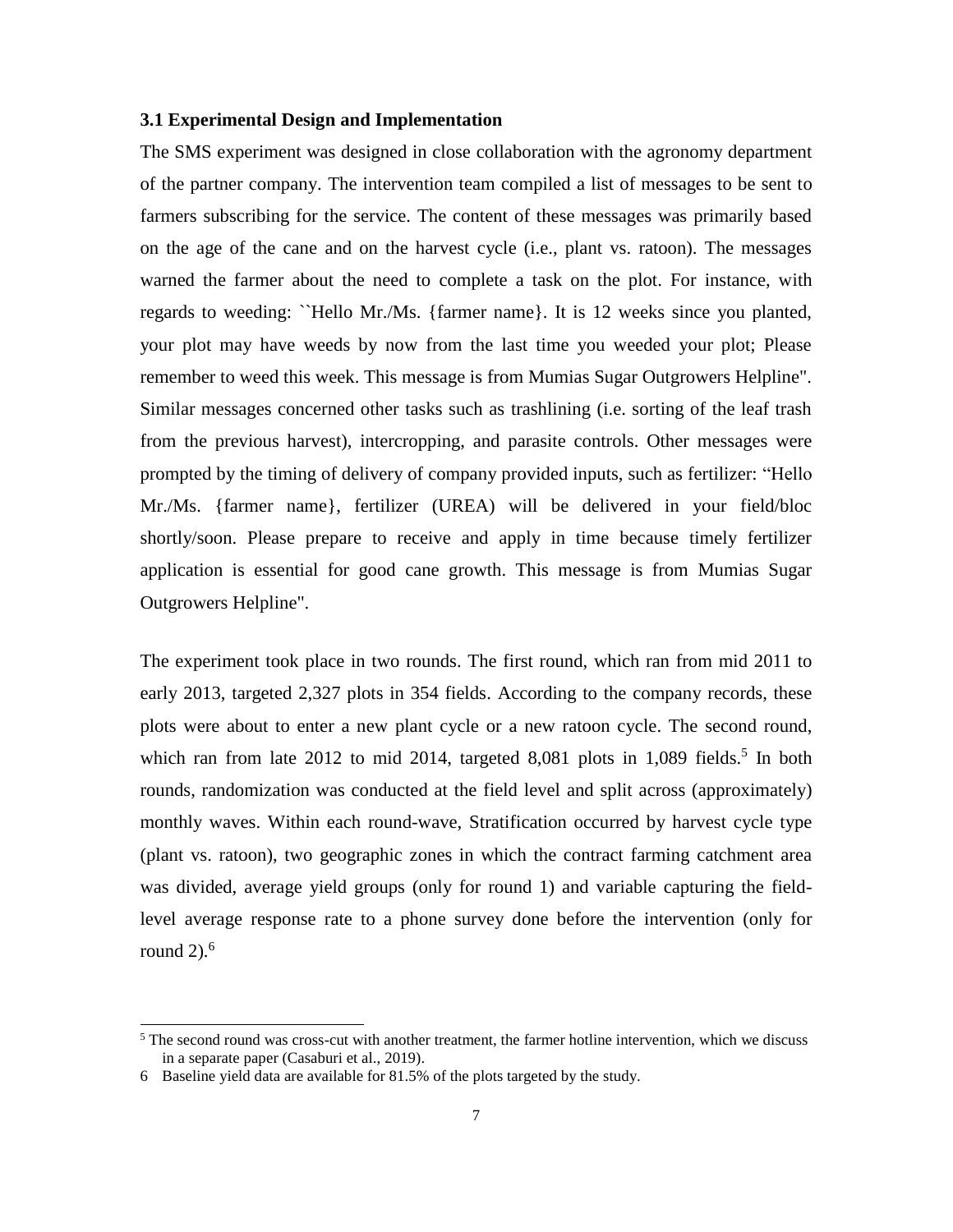Table 1 and 2 show that, in the two rounds of the SMS intervention, the randomization achieved balance across several baseline variables, although for a handful of covariates there are significant differences between treatment and control groups.<sup>7</sup>

Company staff managed the recruitment for the treatment fields. The recruitment strategy varied between the two rounds. In the first round, the company staff held at least one meeting in each field, inviting all the farmers listed for selection. The take-up rate for the SMS project was 65.7%. The majority of the non-compliance is due to farmers not attending the recruitment meetings, as opposed to farmers explicitly turning down the offer (the acceptance rate conditional on showing up to the meeting was 87%). Table 3 shows that take-up was substantially lower for telephone farmers. In the second round company officers recorded farmers' phone numbers at the time of the harvest of the cycle that preceded the experiment. During the recruitment for the intervention, which was conducted before the randomization, 3,768 (out of 8,081 belonging to the study fields), recorded their cell phone number and qualified as eligible for the service in the case in which their field was randomized into the treatment group.<sup>8</sup> For the analysis of the round 2 intervention we look at the treatment impact on both eligible and non-eligible plots

About 24% of the plots (20.5% in round 1 and 24% in round 2) ended up not completing the cane cycle targeted by the experiment, and therefore we do not have outcome data for them. This was primarily due to the fact that the company did not complete land preparation or that farmers opted to use the plot for other crops. In the Appendix, we show that there is no significant impact of treatment on the likelihood of completing the cycle among plots in round 1 and among *eligible* plots in round 2. However, among *noneligible* plots in round 2, the likelihood of completing the harvest cycle is lower for treatment plots  $(p=0.08)$ . The remainder of the analysis focuses on plots that completed

 $<sup>7</sup>$  All of our key results are robust to controlling for these covariates.</sup>

<sup>&</sup>lt;sup>8</sup> Below, we conduct the analysis of the treatment impact separately for eligible and non-eligible farmers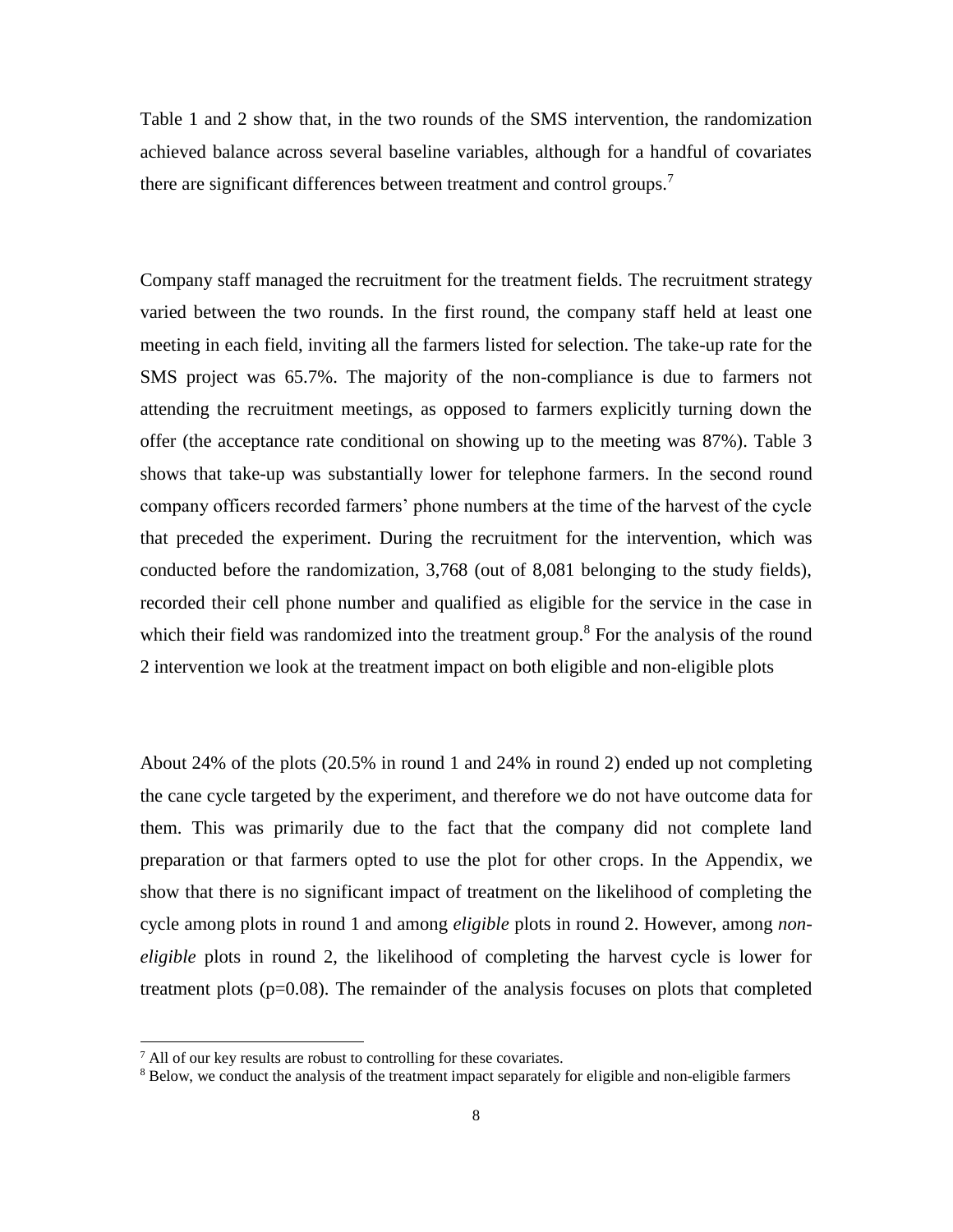the harvest cycle.

 $\overline{a}$ 

#### **3.2 Impact on Plot Yields**

In Table 4, we study the impact of having access to the SMSs on plot yields. All the regressions include stratification dummies. Standard errors are clustered at the field level, the unit of randomization. The results vary across the two waves. Panel A shows the results for round 1. Plots in the treatment group achieve yields that are 3.33 tons per hectare larger than the control group, or 8% the control group mean. The treatment on treated for compliers is equal to 11.5% of the control group mean yields. In column (2) we add to the regression model a vector of plot-level controls, which include zone, cane cycle, baseline yields, and plot size. The first three are just finer versions of the strata variables. Plot size have high explanatory power given the presence of decreasing returns in this setting (Casaburi, Kremer, and Mullainathan (2014)). Adding these controls increases estimate precision while not changing the coefficient of interest significantly. The results are unchanged in column (3), where we further add a dummy for telephone farmers and a dummy for leased plot.

Table 5 shows the treatment effect on yields in round 2. Here, we do not detect a significant impact, though, due to low power, our 95% confidence intervals include large impacts of the treatment (e.g., a  $7\%$  increase relative to the control mean).<sup>9</sup> In the conclusion, we discuss the difference betweent he two rounds.<sup>10</sup> In the conclusion, we return to the difference in the results of the two rounds.

Table 6 presents several robustness checks for the results of round 1. In column (1), we

<sup>9</sup> The treatment estimates in round 2 are not significantly different from the estimates in round 1 (pvalue=0.27 when comparing ITT estimates for round 1 to the treatment effect for eligible farmers in round 2; p-value=0.18 when comparing TOT estimates for round 1 to the treatment effect for eligible farmers in round 2).

<sup>&</sup>lt;sup>10</sup> Given some slight imbalance in baseline covariates, the coefficient size and magnitude change once we include controls (especially for non-eligible plots), though they are never significantly different from zero or from the specification without controls.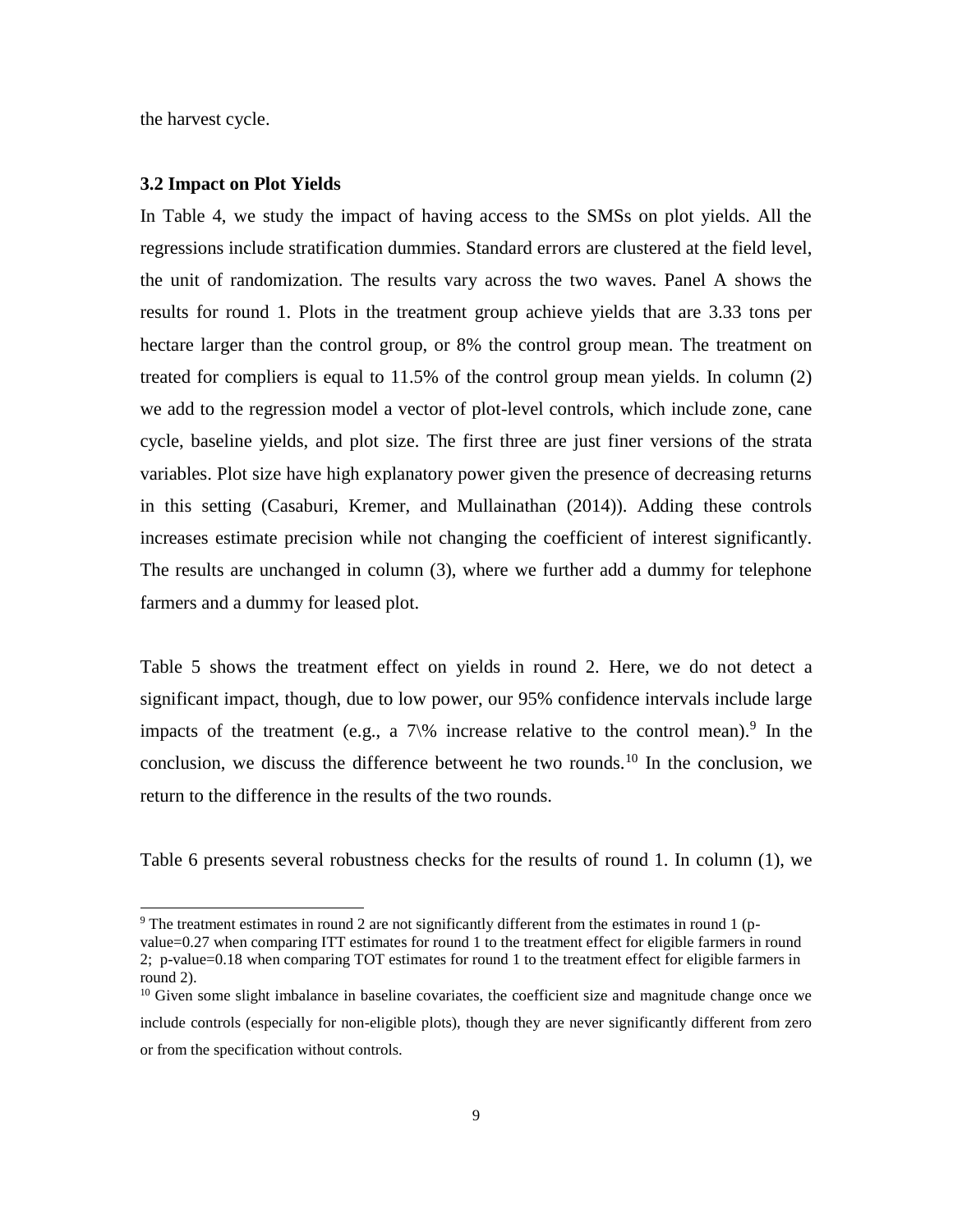redefine our outcome variable to equal zero if a plot never entered the harvest cycle targeted by the experiment. We find that the coefficient displays little changes relative to the main specification. In columns (2) and (3) we winsorize our outcome variable at the 99<sup>th</sup> and 95<sup>th</sup> percentile, respectively, in order to show that outliers in the yield distribution do not drive the results. The estimated coefficients are similar to the one of the main specification and both significant at 95%. In column (4), we use the natural logarithm of yields. The point estimate suggests in the logarithmic regression, 0.07, is consistent with the percent increase estimated in the level regression. In column (5), we drop from the sample plots that are below 0.2 acres, reducing the sample size by 7.3%. The coefficient on the cell phone group remains similar, confirming that very small plots do not drive the results. Finally, we also run our regressions dropping one at a time each of the six randomization waves and each of the five zones in which the catchment area is split. We verify that the ITT estimates are quite stable across these specifications, thus confirming that our results are not driven by any specific sub-sample (results available on request).

#### **3.3 Heterogeneity Analysis**

In order to shed light on the economic mechanisms that could drive the yield impact in round 1, we use farmer survey data collected around the beginning of the cycle, before the randomization occurred.<sup>11</sup> We have a baseline survey with the above information for 1,719 farmers from 1,676 plots, 72% of the study sample. Farmers for which we lack baseline data were absent both in the initial meeting and in subsequent revisit and tracking attempts. Therefore, the sample for which baseline survey data are available is a non-representative sample of the study sample. For instance, 57% of the farmers for which we are missing survey data are "telephone farmers" while these make only 18% of the overall sample. Importantly, the proportion of farmers surveyed is 69% for the

<sup>&</sup>lt;sup>11</sup> We did not conduct farmer surveys in round 2.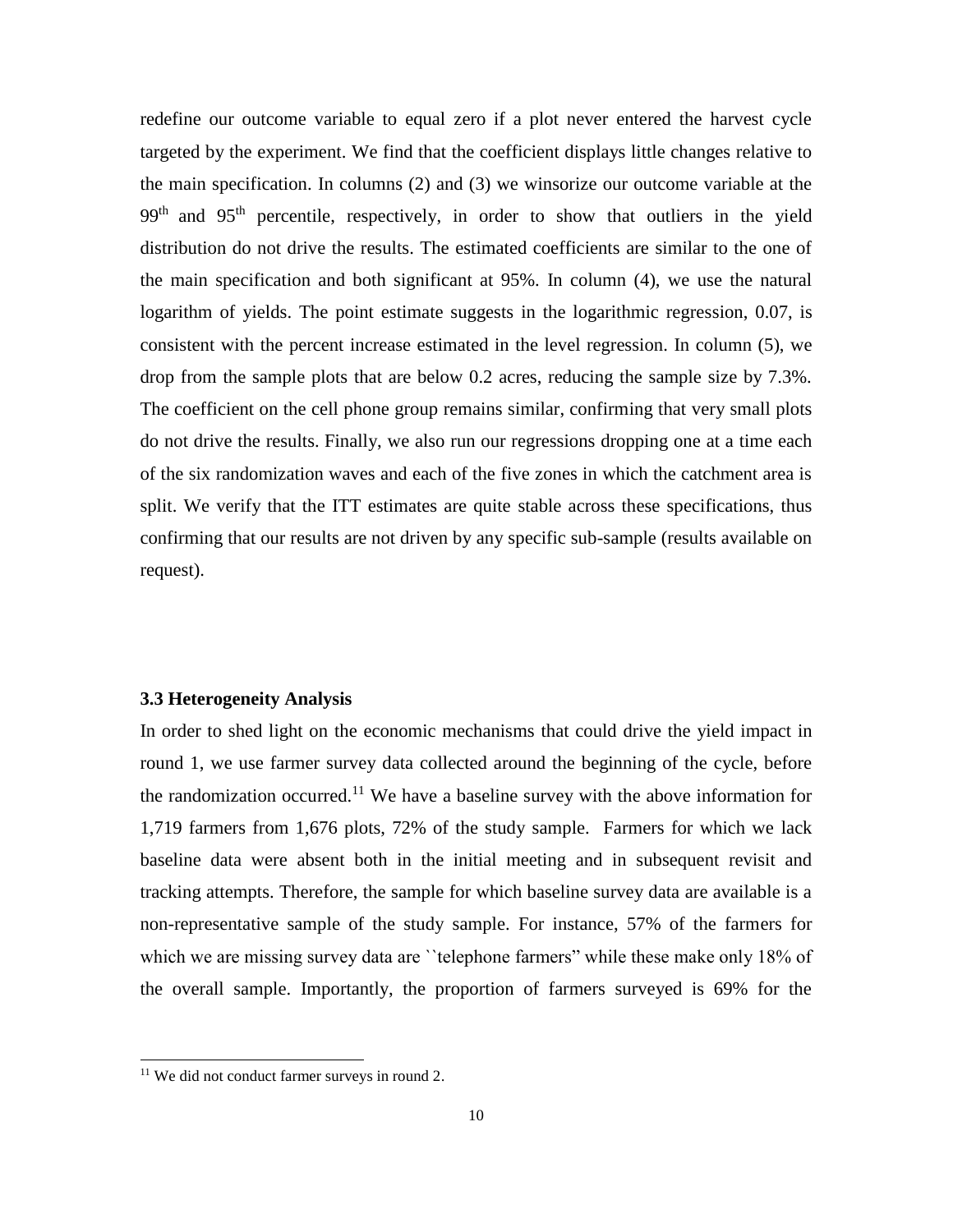treatment group and 75% for the control, a difference significant at 5%.<sup>12</sup>

In this survey, we asked whether the farmer had attended agronomy training in the previous 12 months. If one of the effects of the SMSs is to increase information about the range, timing, and frequency of agronomic tasks, then we would expect their impact to be lower for farmers that had received such training. We also gathered information on whether the farmer interacted with a company field assistant around the beginning of the cycle (i.e., in the month preceding the survey).

In Table 7, column (1) and (2), we run our ITT yield regression on the sub-sample of plots for which we have survey data. The point estimates of the intention-to-treat effect are slightly higher than the ones in the main sample (3.59 vs. 3.32 in the baseline specification and 3.87 vs. 3.33 with control), though within one-third of a standard error. This difference primarily arises from the fact that the survey subsample includes a lower proportion of telephone-farmers, who are less likely to take-up the option to receive the SMS (as we reported in Table 3). Consistent with this observation, the treatment-ontreated effect is comparable across the two samples (4.8 in the full sample and 4.7 in the survey subsample).

In columns (3) and (6), we interact the treatment variable with the field assistant contact and training dummies, respectively. Consistent with the hypothesized channels, the coefficient on the interaction terms are negative and significant at 1% and 5%, respectively. In Columns (4) and (7) we add the vector of plot controls. The point estimates are still significant at 5%, though the coefficient on the interaction with company staff dummy shrinks. The results are similar when we further add a full vector of interactions among the plot controls and the treatment dummy (columns 5 and 8).

<sup>12</sup> Later in the paper, we verify that the impact of the treatment on yields is very similar when restricting the sample to plots that completed the baseline survey.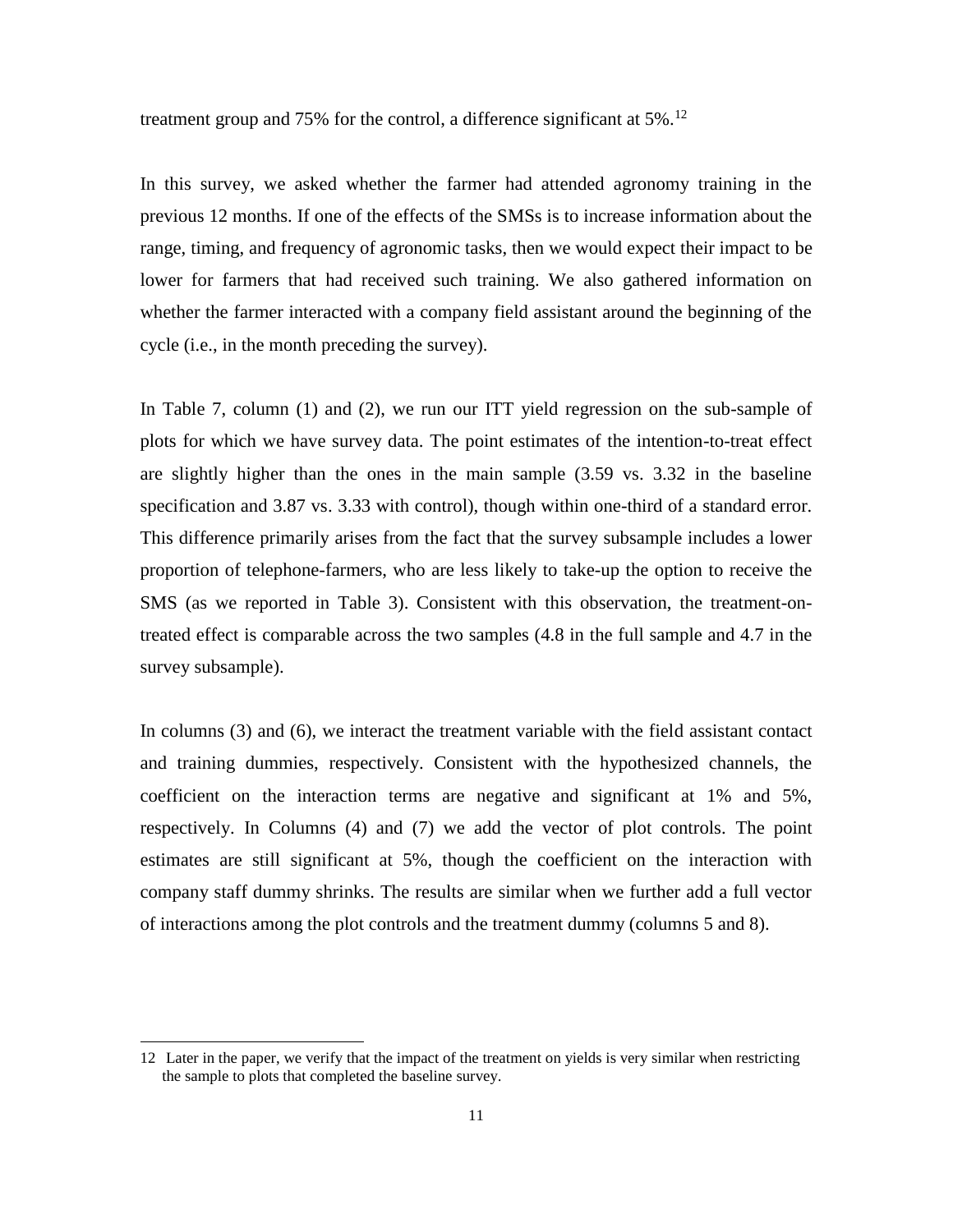The interpretation of these heterogeneity results must take into account that the interaction variables could be correlated with other unobserved plot characteristics. With this caveat in mind, we argue that these interaction terms are consistent with the fact that SMSs operate through an information channel. We also note that the result on the interaction with the sugarcane company staff may also arise from a monitoring effect if the farmers perceive that the company is observing their harvest cycle when they receive the text messages. However, the company did not specifically conduct plot inspections following the sending of the text messages.

#### **4. Contract Farming and Information Provision**

Our findings provide some evidence that ICT-driven services can affect efficiency in agricultural supply chains chain. For instance, the LATE estimate of the impact of the SMS program on plot yields in the first round is comparable to 20-30% of the increase in yields expected from the introduction of high-yielding sugarcane varieties in other Sub-Saharan African countries (Chambi and Isa, 2010; SASRI, 2013) and to 30% of the estimated increase in yields from soybean intercropping, a commonly recommended practice to alleviate sugarcane nitrogen requirement (Shoko, Zhou, and Pieterse, 2009).

Our partner, a large contract farming scheme, was particularly well positioned to design and pilot such interventions. First, as discussed above, the company has an incentive to research and invest in ICT solutions because, as the price paid to the farmer is below the marginal revenue product, it profits from the additional plot productivity. Given the lowcost of the text messages (\$0.02 per text message, for a total of around \$0.3 per plot), the intervention was not only extremely cost-effective but it raised profits for the company as well as farmer revenues. Given the average plot size (0.52 ha.), the SMS intervention increased production in the average plot by 1.73 tons. Using the figures provided in Section 2, we estimate that the first round of the SMS intervention increased company profits by \$43 and the farmer revenues (net of additional harvesting and transporting costs) by \$54.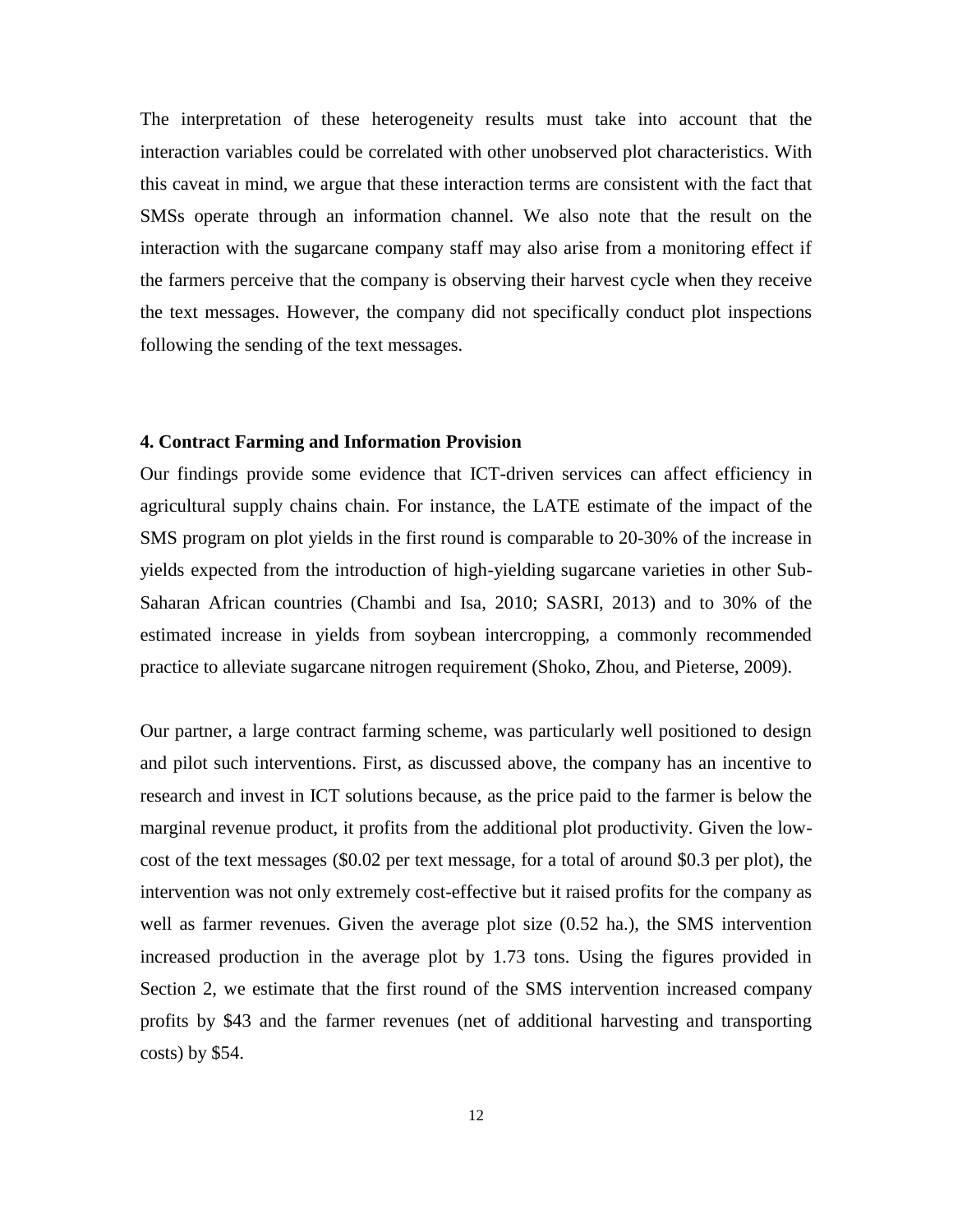Second, there are significant economies of scale in information production (agronomy trials, data collection, management, and analysis). A large company is better positioned to bear some of the potentially large fixed costs involved in these activities.

Third, farmers may be more likely to perceive the company as credible information.<sup>13</sup> We investigate the importance of credibility concerns a survey response experiment. In a pilot program, we ran several polls via SMS. These asked questions about farmer preferences (e.g. ``would you be interested in receiving chemical herbicides on credit from the company"), farmer information about company practices (e.g. "where are the company weigh-bridges?"), and farmer characteristics (e.g. "do you have a saving account"?). The response rates to these polls are quite low. In a basic treatment where farmers receive the SMS from a dedicated short-code and pay for answering, the overall response rate is 7%. We introduce several variations of this basic treatment in order to shed light on the importance of credibility of the source. In one treatment, we deliver a company brochure about the survey to a subset of farmers. In another subsample, we increase the uncertainty about the source by sending SMS from a regular 10-digit number as opposed to the dedicated short-code. These long codes are more likely to be associated with less reliable and respectable sources. Finally, we waive the SMS cost to another subsample of farmers.

Table 8 presents the results of the survey response trials. The comparison across the different treatments is presented in column (1). We find that providing farmers with a brochure increases response rates by 3.6 percentage points, or 51% of the basic group. mean. This amounts to 64% of the increase we observe when waiving the SMS price to the farmer (5.6 percentage point). We argue that the brochure reduces uncertainty about the source. However, it could also affect response rates by inducing farmers to pay more attention to the messages (a "de-cluttering" effect). In addition, we find that sending

<sup>13</sup> On the other hand, Duflo, Kremer, and Robinson (2008) show that information on fertilizer dosage provided by a government affiliated research center leads negative returns.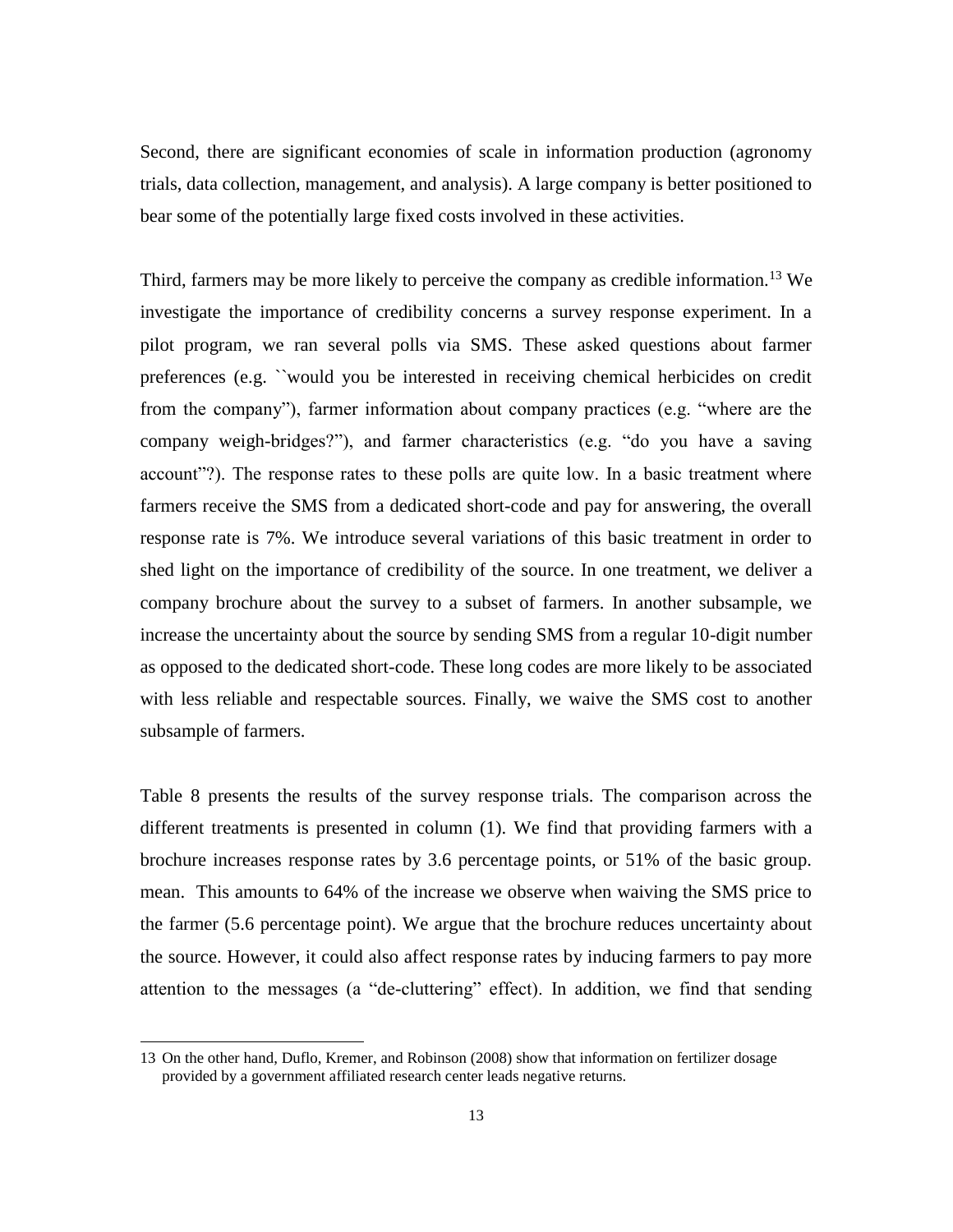SMSs from a long-code lowers response rates by 2.1 percentage points (relative to the standard short-code). Finally, for a subset of survey polls, we vary the nature of the question sent to different farmers. Specifically, in these polls, a subset of questions is labeled as confidential, as farmers were asked about their account, input charges and payment terms. In column (2) of Table 8, we show that the impact of the long-code on response rates is significantly more negative when the SMS surveys request the farmer to include confidential information in their response. We interpret the results from these trials as consistent with the hypothesis that credibility of the source is an important determinant of the volume of information flows across agents in the value chain. We argue that, relative to other agents such as the government or commercial information providers, a large processor has more immediate gains from delivering accurate information and that the farmers will take into account this incentive when responding to the information provided.

#### **5. Conclusion**

The results of the paper suggest that ICT can increase efficiency in agricultural supply chains, at least in the context of this study. In an initial pilot study, sending text messages with agricultural advice to smallholder farmers increases yields by 11.5% relative to the control group. These effects are concentrated among farmers who had no agronomy training and had little interaction with sugar cane company staff at baseline. The intervention generated large returns in terms both of farmer earnings and company profits.

The lack of significant yield results in a second pilot obviously induces caution on the generalizability of the results. The two samples are different along important characteristics, like baseline yields and crop cycle, as well as harvest season. In addition, shortly after the end of the second round, the company started experiencing major management and financial problems (see Casaburi et al., 2019 for details). While the two estimates are not statistically different, this may be due to low power. Differences in season, farmer characteristics, and other features of the underling environment may well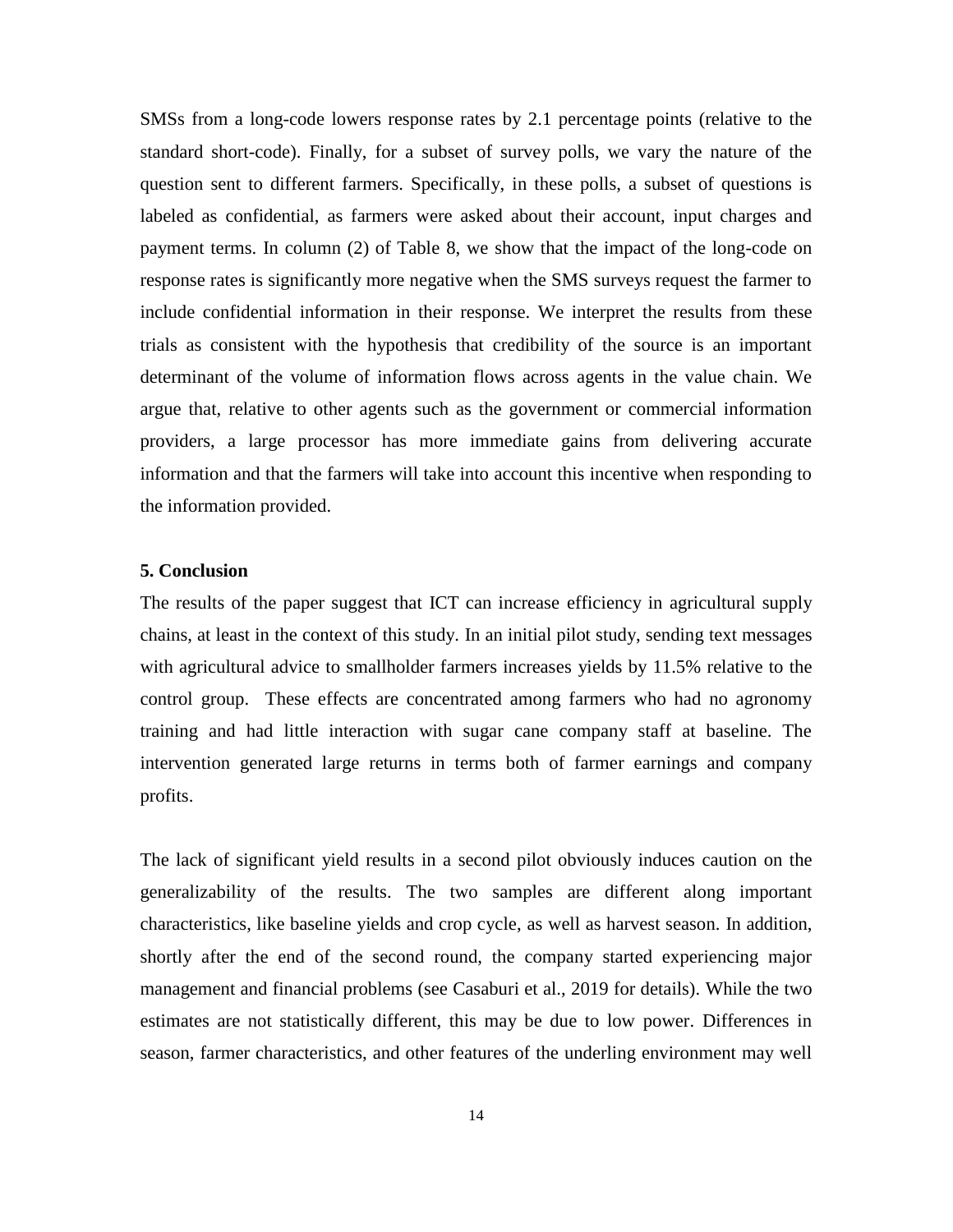imply that the effect of the intervention was truly different across the two rounds (in line with the insights by Rosenzweig and Udry, 2019). The differences in the results of the two rounds motivate current work that the research team is undertaking on the use of ICT in agricultural value chains in several countries through the *Precision Agriculture for Development* program (http://precisionag.org/).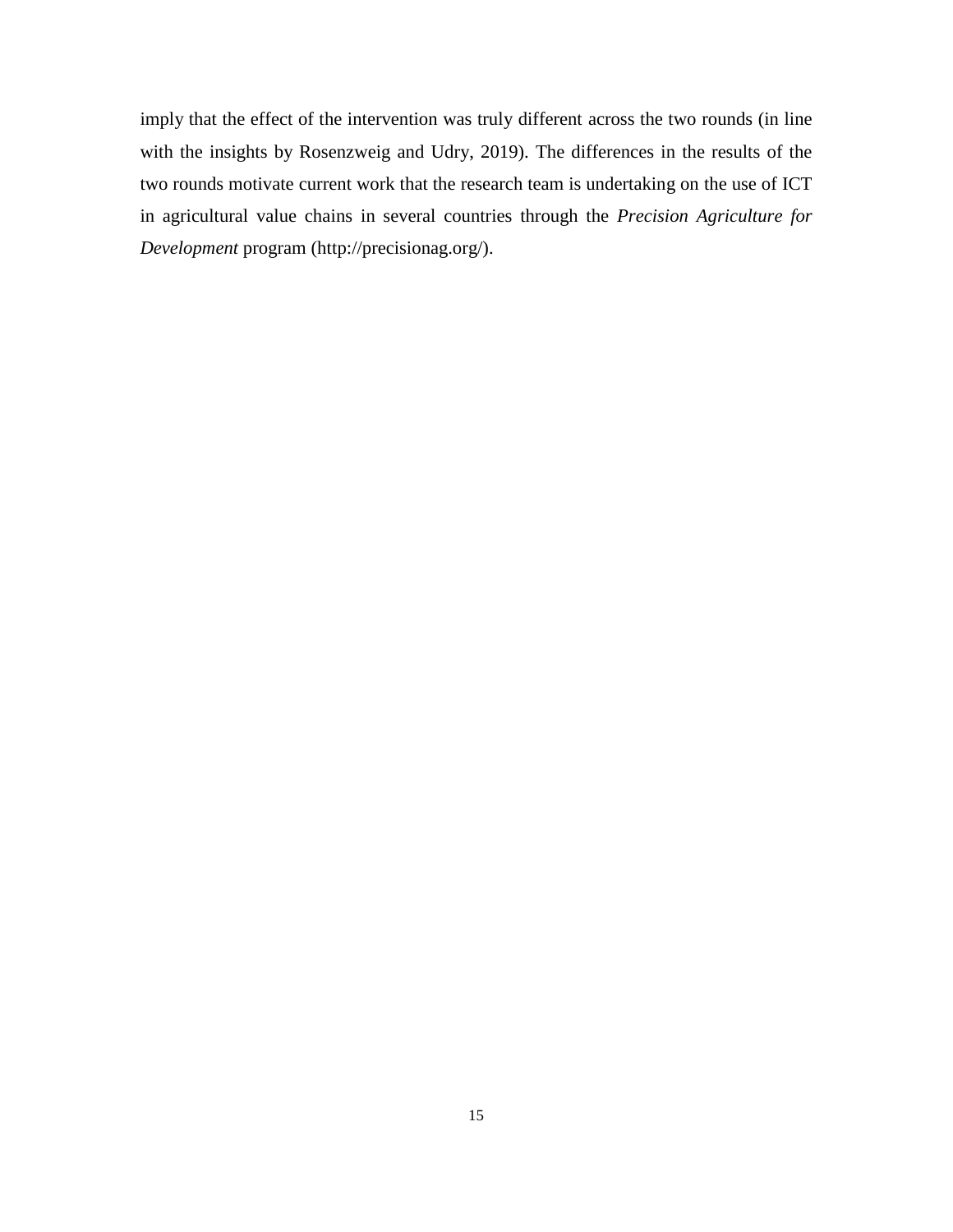#### **References**

AGRA (2017). "Africa Agriculture Status Report"

Aker, J. (2011). "Information from markets near and far: Mobile phones and agricultural markets in Niger." *American Economic Journal: Applied Economics*2.3 (2010): 46-59.

Aker, J. C., and M. Fafchamps (2013). "How does mobile phone coverage affect farmgate prices? Evidence from west Africa." *World Bank Economic Review*, forthcoming

Aker, J., C. Ksoll and T.J. Lybbert (2011). "Can mobile phones improve learning? Evidence from a field experiment in Niger." *American Economic Journal: Applied Economics* 4.4 (2012): 94-120.

Aker, Jenny and I. Mbiti (2010). ""Mobile phones and economic development in Africa." "Mobile phones and economic development in Africa." *Journal of Economic Perspectives*. 24(3): 207-32.

Anderson, J. and G. Feder (2007). "Agricultural extension." *Handbook of agricultural economics* 3: 2343-2378.

Baker, G. P., & Hubbard, T. N. (2004). "Contractibility and asset ownership: on-board computers and governance in US trucking." *The Quarterly Journal of Economics*, *119*(4), 1443-1479.

BenYishay, A., & Mobarak, A. M. (2018). Social learning and incentives for experimentation and communication. *The Review of Economic Studies*, *86*(3), 976-1009.

Casaburi, L. M. Kremer, and R. Ramrattan (2019) "Crony Capitalism, Collective Action, and ICT: Evidence from Kenyan Contract Farming"

Casaburi, L., Kremer, M., & Mullainathan, S. (2014). Contract farming and agricultural productivity in Western Kenya. In *African Successes, Volume IV: Sustainable Growth* (pp. 137-160). University of Chicago Press.

Cole, S. A., & Fernando, A. (2016). 'Mobile'izing Agricultural Advice: Technology Adoption, Diffusion and Sustainability. *Harvard Business School Finance Working Paper*, (13-047).

Duflo, E., M. Kremer and J. Robinson (2008). "Nudging Farmers to Use Fertilizer: Theory and Experimental Evidence from Kenya ", *American Economic Review* 101 (6): 2350-2390.

Helpman, E. (Ed.) (1998). *General purpose technologies and economic growth*. MIT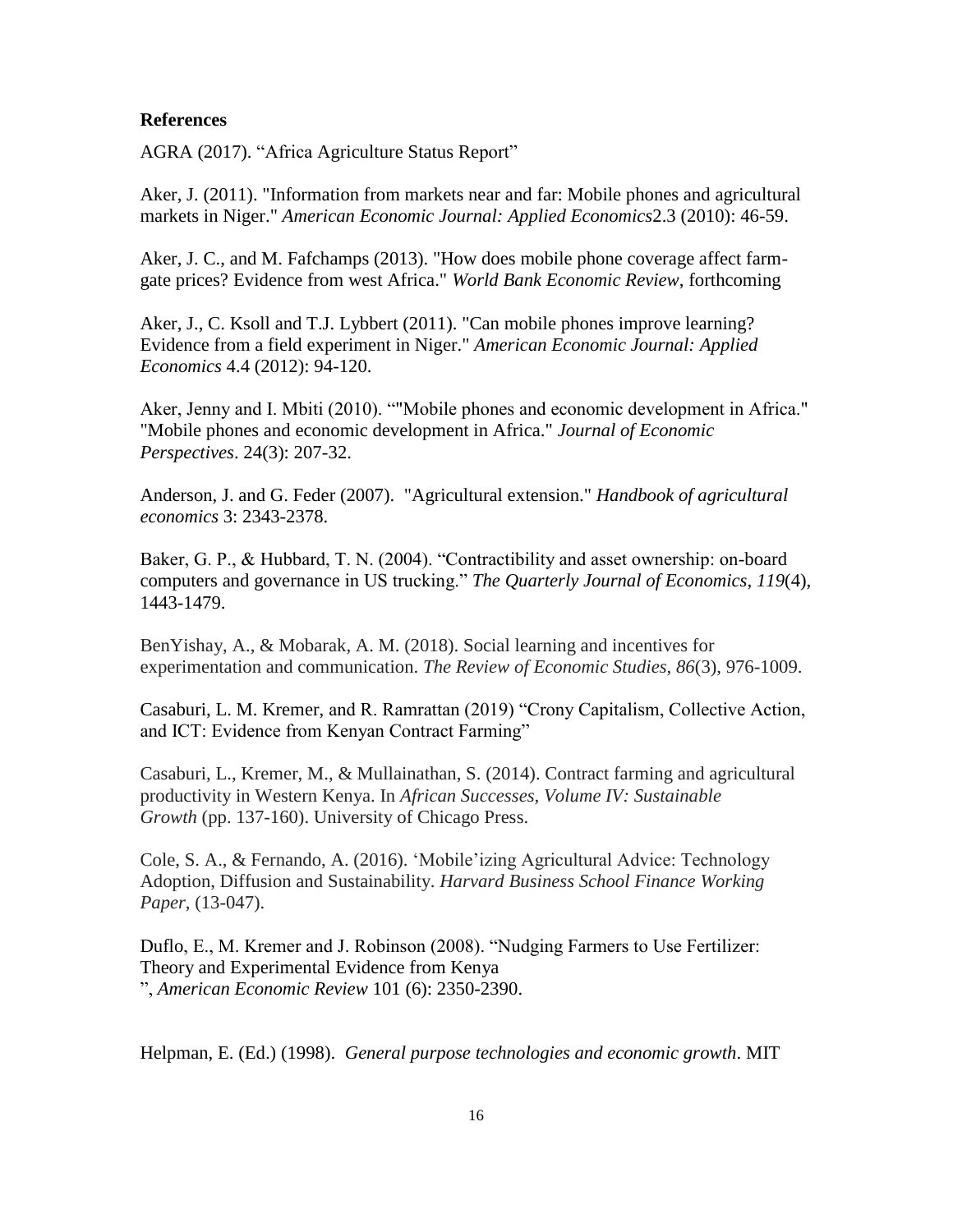Press.

Jack, K. (2011). "Market inefficiencies and the adoption of agricultural technologies in developing countries." *White paper, Agricultural Technology Adoption Initiative (Abdul Latif Jameel Poverty Action Lab/MIT, Cambridge MA*

Jack, W. and T. Suri (2013). "Risk Sharing and Transactions Costs: Evidence from Kenya's Mobile Money Revolution." *The American Economic Review* 104.1: 183-223.

Jensen, R. (2007). " "The digital provide: Information (technology), market performance, and welfare in the South Indian fisheries sector." *The Quarterly Journal of Economics* 122.3: 879-924."

Jovanovich, B. and P.L. Rosseau (2005). "General purpose technologies." in P. Aghion and S.N, Durlauf (Eds.) *Handbook of Economic Growth*, *1*, 1181-1224.

Karlan, D., McConnell, M., Mullainathan, S., & Zinman, J. (2016). Getting to the top of mind: How reminders increase saving. *Management Science*, *62*(12), 3393-3411.

Mitra, S., Mookherjee, D., Torero, M., & Visaria, S. (2018). Asymmetric information and middleman margins: An experiment with Indian potato farmers. *Review of Economics and Statistics*, *100*(1), 1-13.

Nakasone, E., Torero, M., & Minten, B. (2014). The power of information: The ICT revolution in agricultural development. *Annu. Rev. Resour. Econ.*, *6*(1), 533-550.

Rosenzweig, M. R., & Udry, C. (2019). External Validity in a Stochastic World: Evidence from Low-Income Countries. *Buffett Institute Global Poverty Research Lab Working Paper*.

Shoko, M. D., Zhou, M., & Pieterse, P. J. (2009). "The use of soybean (Glycine max) as a break crop affect the cane and sugar yield of sugarcane (Saccharum officinarum) variety CP 72-2086 in Zimbabwe." *World Journal of Agricultural Sciences*, *5*(5), 567-571.

Zwane, A. P., J. Zinman, E. Van Dusen, W. Pariente, C. Null, E. Miguel, M. Kremer et al (2011). "Being surveyed can change later behavior and related parameter estimates." *Proceedings of the National Academy of Sciences* 108, no. 5: 1821-1826.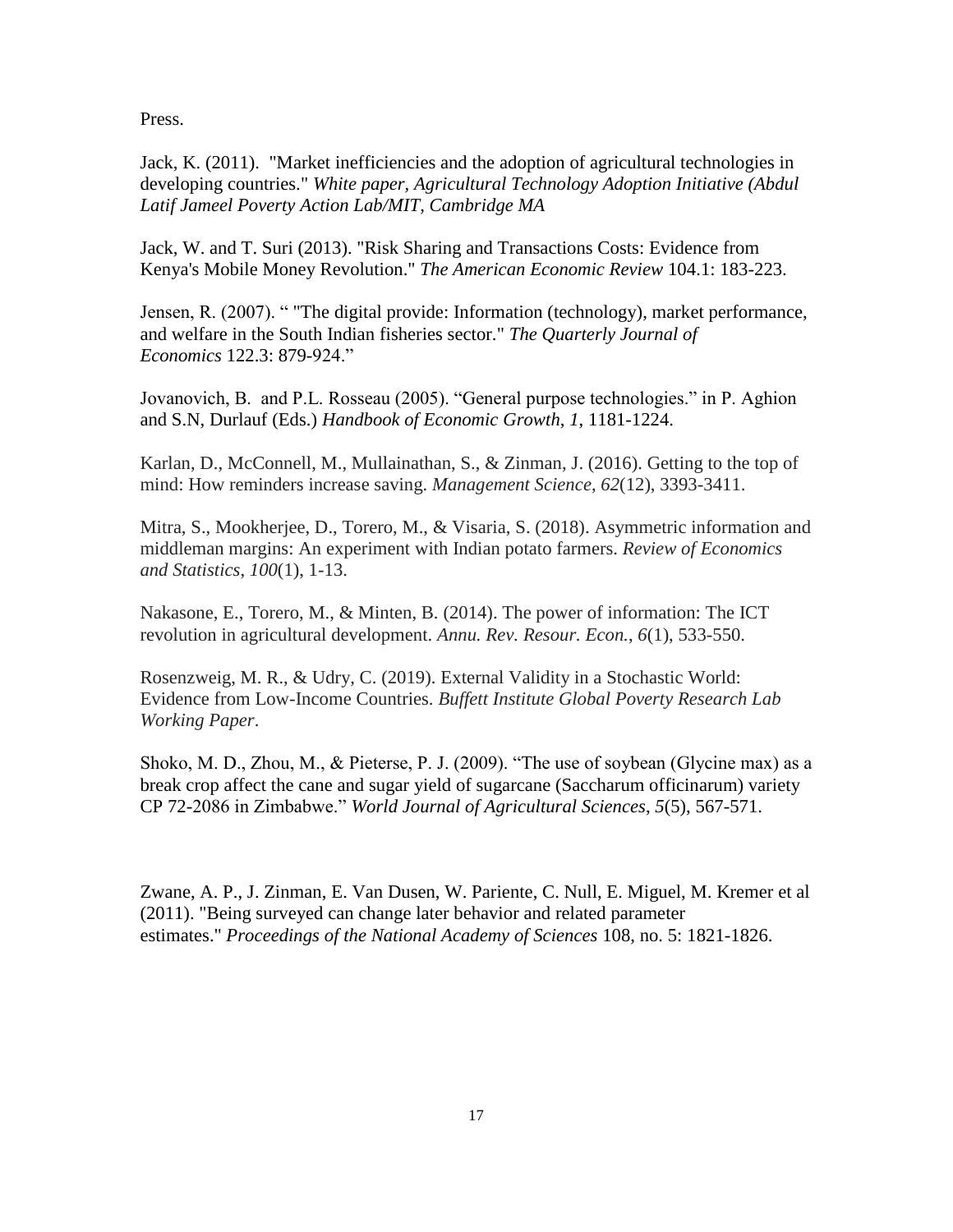|                                      | Control | <b>SMS</b> | p-value | N    |
|--------------------------------------|---------|------------|---------|------|
|                                      |         |            |         |      |
| Plant Cycle                          | 0.45    | 0.43       | 0.49    | 2327 |
|                                      | (0.50)  | (0.49)     |         |      |
| Ratoon 1 Cycle                       | 0.15    | 0.11       | 0.53    | 2327 |
|                                      | (0.36)  | (0.31)     |         |      |
| Ratoon 2 Cycle                       | 0.40    | 0.46       | 0.44    | 2327 |
|                                      | (0.49)  | (0.50)     |         |      |
| Plot Size (ha.)                      | 0.53    | 0.53       | 0.88    | 2327 |
|                                      | (0.39)  | (0.45)     |         |      |
| Zone $\sqrt{1}$                      | 0.24    | 0.32       | 0.22    | 2327 |
|                                      | (0.43)  | (0.46)     |         |      |
| Zone 2                               | 0.16    | 0.18       | 0.45    | 2327 |
|                                      | (0.37)  | (0.39)     |         |      |
| Zone 3                               | 0.21    | 0.18       | 0.68    | 2327 |
|                                      | (0.41)  | (0.38)     |         |      |
| Zone 4                               | 0.16    | 0.16       | 0.69    | 2327 |
|                                      | (0.36)  | (0.37)     |         |      |
| Zone 5                               | 0.23    | 0.16       | 0.23    | 2327 |
|                                      | (0.42)  | (0.37)     |         |      |
| Leased Plot                          | 0.03    | 0.02       | 0.33    | 2327 |
|                                      | (0.16)  | (0.14)     |         |      |
| Telephone Farmer                     | 0.18    | 0.18       | 0.81    | 2327 |
|                                      | (0.38)  | (0.38)     |         |      |
| <b>Baseline Yields</b>               | 49.15   | 50.25      | 0.66    | 1898 |
|                                      | (27.36) | (26.37)    |         |      |
| Spoke to Company Staff in Last Month | 0.31    | 0.30       | 0.67    | 1627 |
|                                      | (0.46)  | (0.46)     |         |      |
| Agronomy Training in Last 12 Months  | 0.15    | 0.16       | 0.98    | 1643 |
|                                      | (0.36)  | (0.36)     |         |      |

Table 1: SMS (Round 1): Balance

Notes: All the regressions include field-level stratification dummies. Standard errors are clustered at the field-level. \* p<0.1, \*\*p<0.05, \*\*\*p<0.01.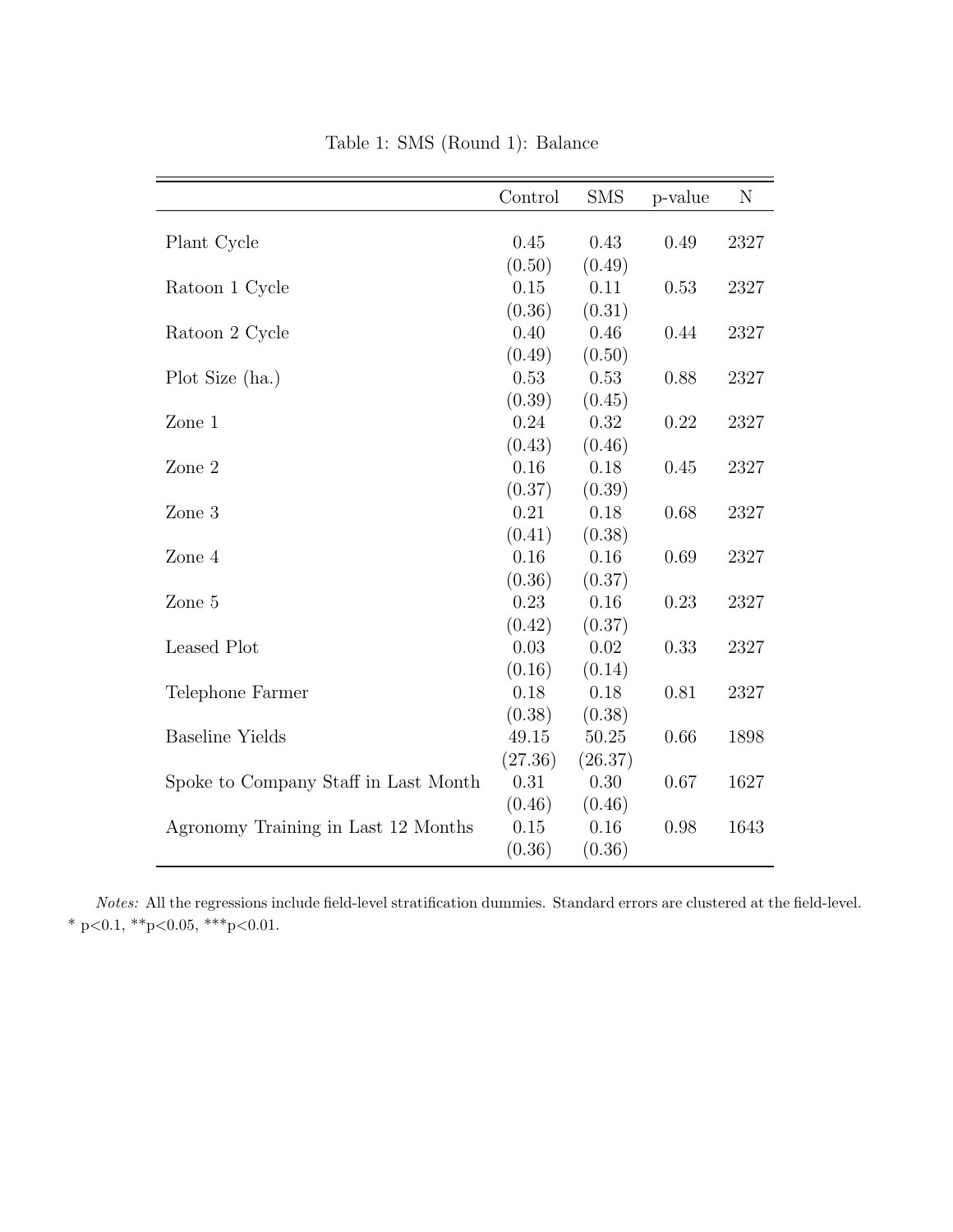|                                          | Eigible Plots |             |          |      |          | Non-Eigible Plots |           |             |
|------------------------------------------|---------------|-------------|----------|------|----------|-------------------|-----------|-------------|
|                                          | Control       | ${\rm SMS}$ | p-value  | N    | Control  | SMS               | p-value   | $\mathbf N$ |
|                                          |               |             |          |      |          |                   |           |             |
| Plot Size (ha.)                          | 0.43          | 0.44        | 0.43     | 3768 | 0.43     | 0.44              | 0.56      | 4313        |
|                                          | (0.29)        | (0.31)      |          |      | (0.31)   | (0.32)            |           |             |
| Ratoon 1                                 | 0.29          | 0.25        | 0.41     | 3768 | 0.29     | 0.27              | 0.11      | 4313        |
|                                          | (0.45)        | (0.43)      |          |      | (0.45)   | (0.45)            |           |             |
| Ratoon 2                                 | 0.33          | 0.25        | 0.80     | 3768 | $0.35\,$ | 0.26              | 0.49      | 4313        |
|                                          | (0.47)        | (0.43)      |          |      | (0.48)   | (0.44)            |           |             |
| Ratoon 3                                 | 0.10          | 0.09        | 0.37     | 3768 | 0.10     | 0.07              | 0.10      | 4313        |
|                                          | (0.31)        | (0.28)      |          |      | (0.30)   | (0.26)            |           |             |
| Zone $\boldsymbol{1}$                    | $0.10\,$      | 0.12        | $0.25\,$ | 3768 | 0.07     | 0.09              | 0.29      | 4313        |
|                                          | (0.31)        | (0.33)      |          |      | (0.25)   | (0.29)            |           |             |
| Zone 2                                   | $0.26\,$      | 0.25        | $0.27\,$ | 3768 | $0.29\,$ | $0.27\,$          | 0.59      | 4313        |
|                                          | (0.44)        | (0.43)      |          |      | (0.45)   | (0.45)            |           |             |
| Zone 3                                   | $0.25\,$      | $0.27\,$    | $0.25\,$ | 3768 | $0.26\,$ | 0.28              | 0.26      | 4313        |
|                                          | (0.43)        | (0.44)      |          |      | (0.44)   | (0.45)            |           |             |
| Zone 4                                   | $0.18\,$      | 0.19        | $0.08*$  | 3768 | 0.18     | $0.18\,$          | $0.20\,$  | 4313        |
|                                          | (0.39)        | (0.39)      |          |      | (0.38)   | (0.38)            |           |             |
| Zone 5                                   | 0.20          | 0.17        | 0.18     | 3768 | 0.21     | $0.18\,$          | $0.00***$ | 4313        |
|                                          | (0.40)        | (0.38)      |          |      | (0.40)   | (0.39)            |           |             |
| Baseline Harvest: Yield                  | 59.08         | 56.45       | 0.74     | 3141 | 54.64    | 53.03             | 0.40      | 3533        |
|                                          | (27.95)       | (28.02)     |          |      | (28.71)  | (30.32)           |           |             |
| Baseline Harvest: Urea Delivered         | 0.87          | 0.87        | 0.86     | 3141 | 0.87     | 0.90              | 0.39      | 3533        |
|                                          | (0.33)        | (0.33)      |          |      | (0.34)   | (0.30)            |           |             |
| Baseline Harvest: Urea Delivered in Time | 0.65          | 0.57        | 0.20     | 3141 | 0.69     | 0.60              | $0.09*$   | 3533        |
|                                          | (0.48)        | (0.50)      |          |      | (0.46)   | (0.49)            |           |             |
|                                          |               |             |          |      |          |                   |           |             |

Table 2: SMS (Round 2): Balance

Notes: All the regressions include field-level stratification dummies. Standard errors are clustered at the field-level. \* p<0.1, \*\*p<0.05, \*\*\*p<0.01.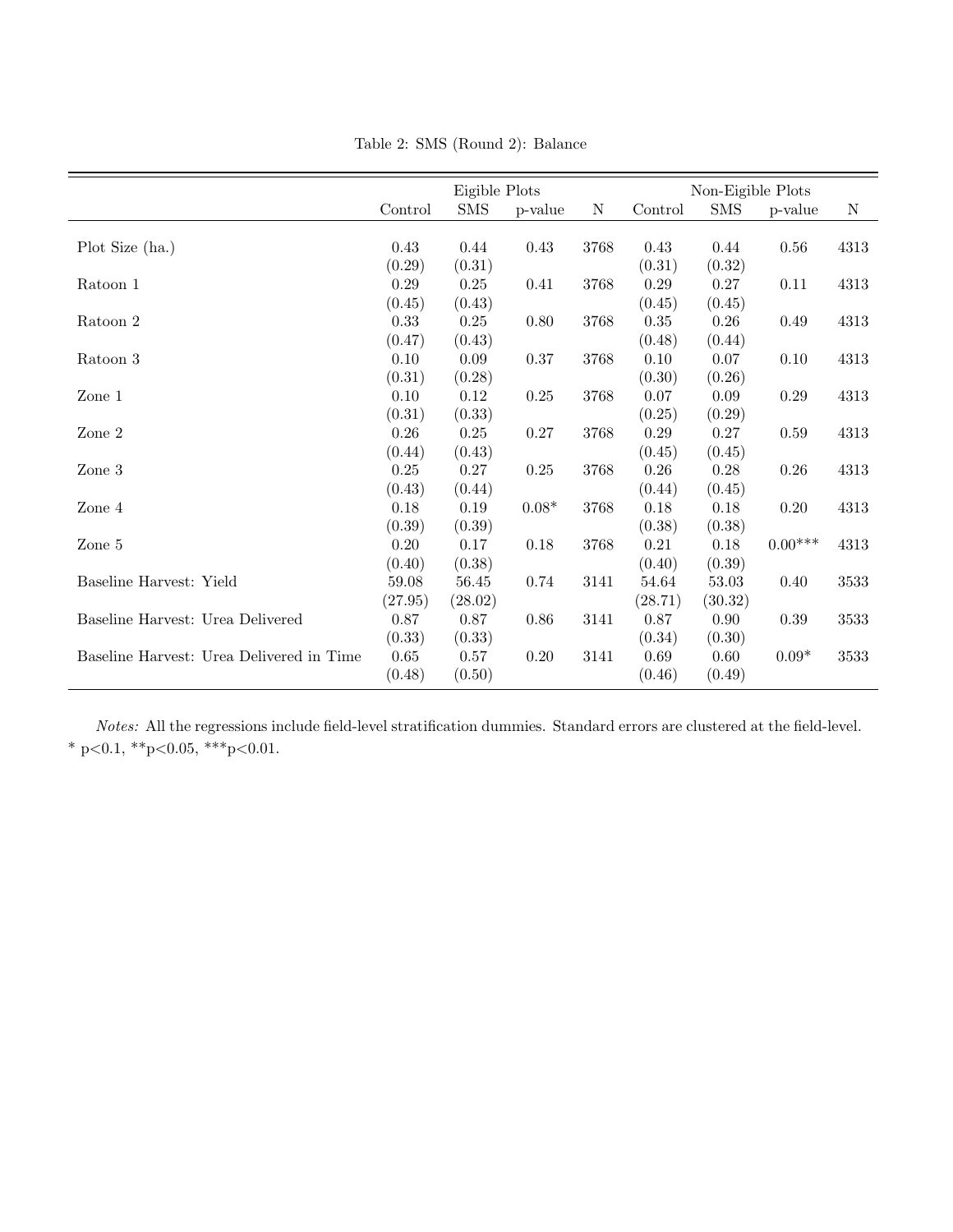|                              | 1)         | $\left( 2\right)$ |
|------------------------------|------------|-------------------|
| Take-up cell Treatment Group | $0.657***$ |                   |
|                              | [0.014]    |                   |
| Ratoon 1 Cycle               |            | 0.043             |
|                              |            | [0.051]           |
| Ratoon 2 Cycle               |            | $-0.025$          |
|                              |            | [0.034]           |
| Plot Size (ha.)              |            | $-0.027$          |
|                              |            | [0.031]           |
| Zone 1                       |            | $-0.087**$        |
|                              |            | [0.042]           |
| Zone 2                       |            | $-0.081*$         |
|                              |            | [0.047]           |
| Zone 3                       |            | $-0.080*$         |
|                              |            | [0.047]           |
| Zone 4                       |            | $-0.093*$         |
|                              |            | [0.048]           |
| Leased Plot                  |            | $-0.108$          |
|                              |            | [0.101]           |
| Telephone Farmer             |            | $-0.243***$       |
|                              |            | [0.036]           |
| Baseline Yields              |            | 0.000             |
|                              |            | [0.001]           |
| Observations                 | 1172       | 1172              |

Table 3: SMS (Round 1): Take-up

Notes: Column 1 is the take-up rate in the cell-phone group. Column 2 reports take-up determinants among the cell-phone group. Column 2 also includes a binary variable equal to one if baseline yields are missing.  $*$  p<0.1,  $*p<0.05$ ,  $**p<0.01$ .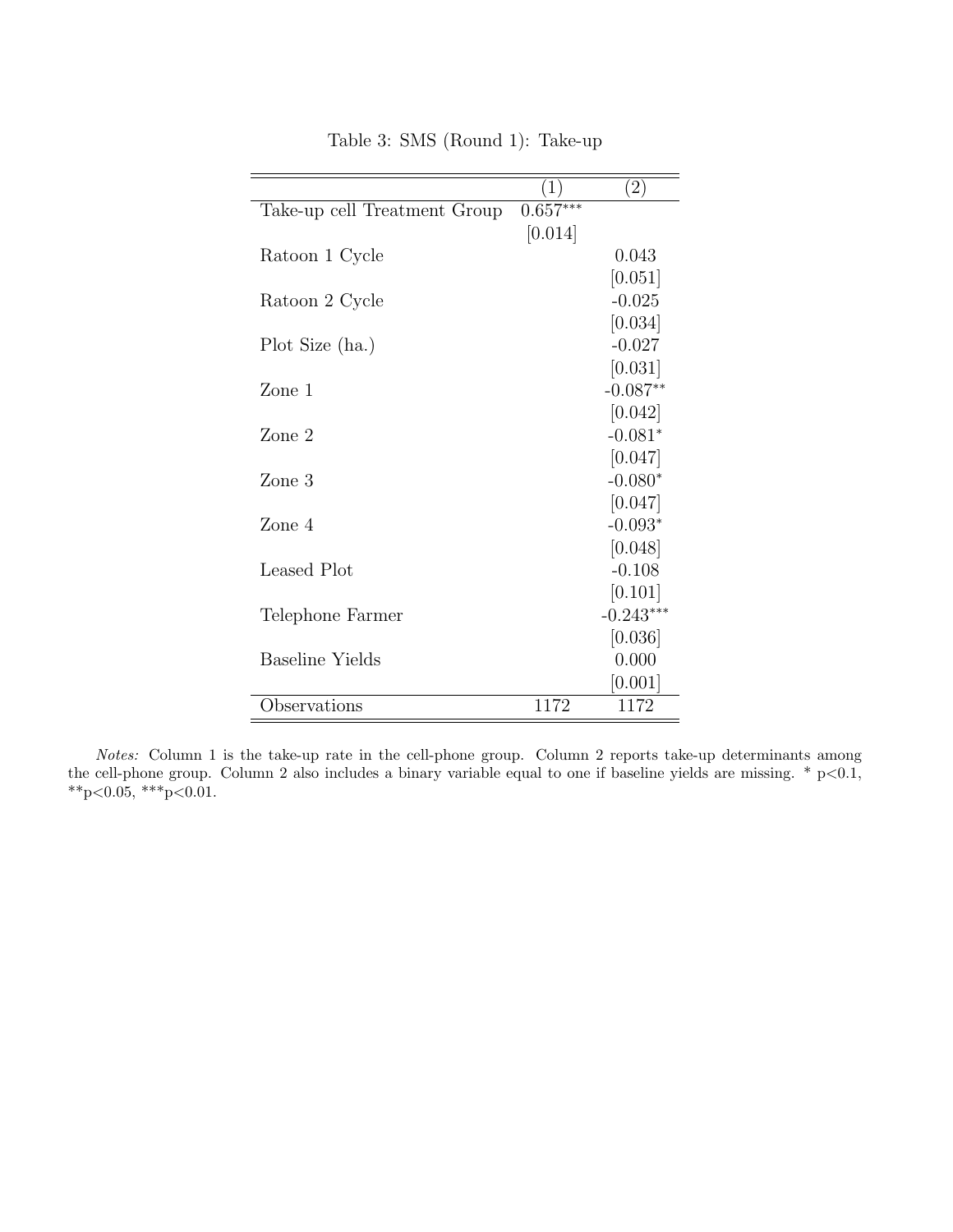|                |          | Yields    |           |
|----------------|----------|-----------|-----------|
|                | (1)      | (2)       | 3)        |
| <b>SMS</b>     | $3.326*$ | $3.339**$ | $3.331**$ |
|                | [1.719]  | $[1.536]$ | [1.532]   |
| Plot Controls  | N        | V         |           |
| Extra Controls | N        | N         | Y         |
| Mean Y Control | 41.625   | 41.625    | 41.625    |
| Observations   | 1849     | 1849      | 1849      |

Table 4: SMS (Round 1): Yield Regressions

Notes: The table reports intention-to-treat estimates. Yields are measured in tons/hectare. The sample includes the 1,849 plots that entered the project cycle (out of the 2,327 included in the randomization). Plot Controls include plot size zone fixed effects, cane cycles fixed effects, baseline yields and a dummy for whether baseline yields are available. Extra Controls include a telephone farmer dummy and a leased plot dummy. All the regressions include field-level stratification dummies. Standard errors are clustered at the field-level. \*  $p<0.1$ , \*\* $p<0.05$ , \*\*\* $p<0.01$ .

|                | Eligible |          | Non-Eligible |                  |
|----------------|----------|----------|--------------|------------------|
|                | (1)      | (2)      | (3)          | $\left(4\right)$ |
| <b>SMS</b>     | 0.854    | $-0.494$ | 1.534        | $-1.125$         |
|                | [1.395]  | [1.211]  | [1.698]      | [1.418]          |
| Mean Y Control | 55.046   | 55.046   | 52.397       | 52.397           |
| Controls       | N        |          | N            |                  |
| Observations   | 2819     | 2819     | 3178         | 3178             |

Table 5: SMS (Round 2): Yield Regressions

Notes: Yields are measured in tons/hectare. The sample includes the 2,808 eligible plots and the 3,185 noneligible plots that entered the project cycle in round 2 (out of the 3,768 eligible plots and the 4,313 non-eligible ones included in the randomization). Controls include plot size zone fixed effects, cane cycles fixed effects, baseline yields and a dummy for whether baseline yields are available. All the regressions include field-level stratification dummies. Standard errors are clustered at the field-level. \* p<0.1, \*\*p<0.05, \*\*\*p<0.01.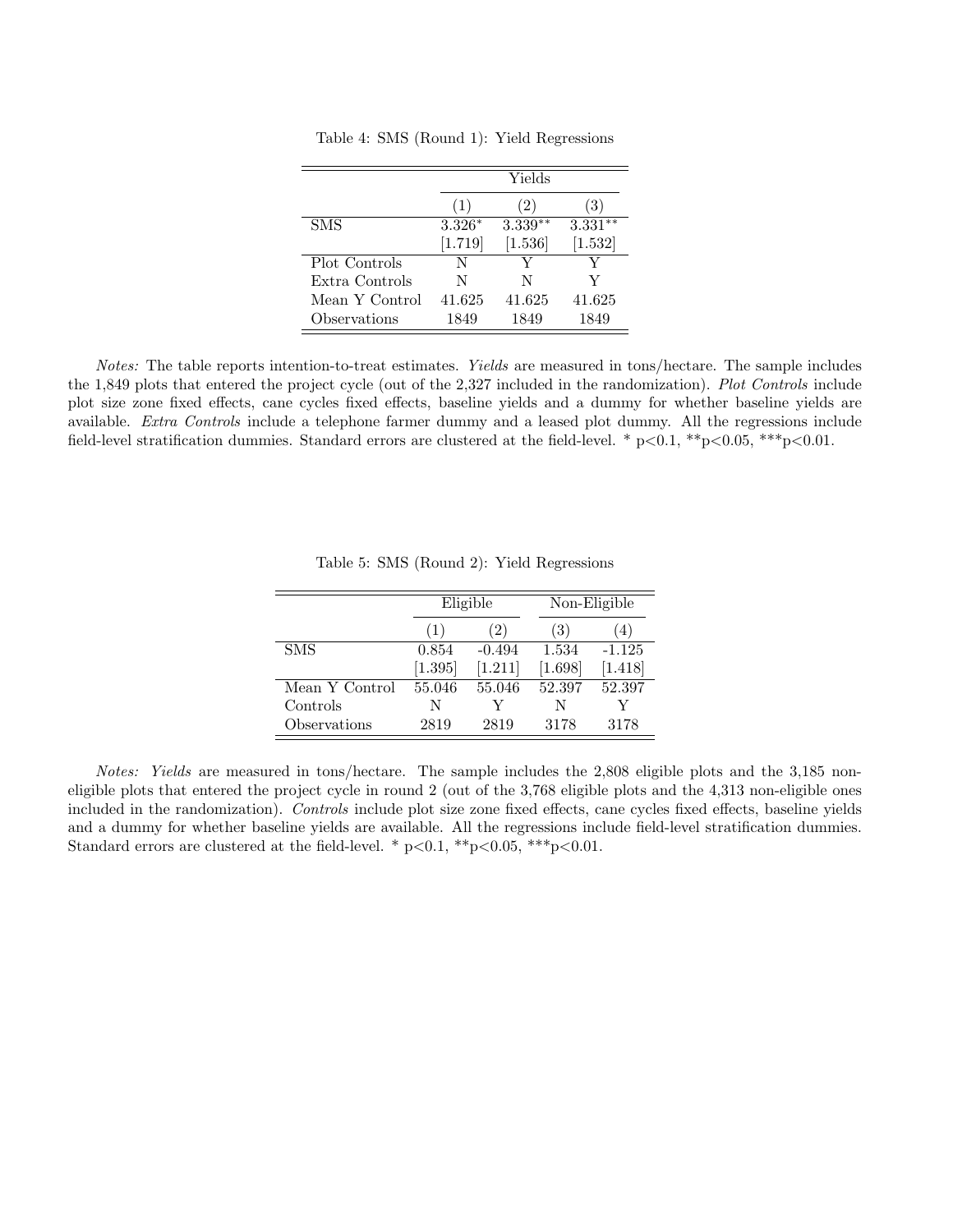|                   | With zeros | Winsor Top 99 | Winsor Top 95 | Log       | Drop Plots $\langle .2ha \rangle$ |
|-------------------|------------|---------------|---------------|-----------|-----------------------------------|
|                   |            | (2)           | ΄3)           | $\cdot$ 4 | $\mathbf{5}$                      |
| <b>SMS</b>        | $3.297*$   | $3.106**$     | $2.749**$     | $0.071*$  | $3.047**$                         |
|                   | 1.766      | [1.451]       | [1.320]       | [0.040]   | [1.550]                           |
| Average Y Control | 33.084     | 41.379        | 40.642        |           | 40.583                            |
| Observations      | 2327       | 1849          | 1849          | 1849      | 1714                              |

Table 6: SMS (Round 1): Yield Regressions Robustness

Notes: In the column With zeros, yields equal zero for plots for which we do not observe yields. All the regressions include the following controls: plot size, zone fixed effect, cane cycle, baseline <sup>y</sup>ields, telephone farmer dummy, leased <sup>p</sup>lot dummy, and <sup>a</sup> dummy for whether baseline <sup>y</sup>ields are available. All theregressions include field-level stratification dummies. Standard errors are clustered at the field-level. \*  $p<0.1$ , \*\* $p<0.05$ , \*\*\* $p<0.01$ .

|                                         | $\left(1\right)$ | $\left( 2\right)$ | $\left( 3\right)$ | $\left(4\right)$ | (5)        | (6)       | 7          | (8)        |
|-----------------------------------------|------------------|-------------------|-------------------|------------------|------------|-----------|------------|------------|
| <b>SMS</b>                              | $3.589*$         | $3.867**$         | $5.999***$        | $5.381***$       |            | $4.299**$ | $4.588**$  |            |
|                                         | $[1.909]$        | [1.749]           | [2.128]           | [1.943]          |            | [2.073]   | [1.865]    |            |
| SMS <sup>*</sup> Spoke to Company Staff |                  |                   | $-8.402***$       | $-5.579**$       | $-6.057**$ |           |            |            |
|                                         |                  |                   | [2.929]           | [2.583]          | [2.623]    |           |            |            |
| Spoke to Company Staff                  |                  |                   | $4.950**$         | $4.722**$        | $4.831***$ |           |            |            |
|                                         |                  |                   | [2.106]           | [1.871]          | [1.858]    |           |            |            |
| SMS*Agronomy Training                   |                  |                   |                   |                  |            | $-6.075*$ | $-7.528**$ | $-7.556**$ |
|                                         |                  |                   |                   |                  |            | [3.374]   | [3.048]    | [3.014]    |
| Agronomy Training                       |                  |                   |                   |                  |            | 2.107     | 2.848      | 2.773      |
|                                         |                  |                   |                   |                  |            | [2.373]   | [2.275]    | [2.258]    |
| Controls                                | N                | Y                 | N                 | Y                |            | N         | Y          | Y          |
| Controls Interactions                   | N                | N                 | N                 | N                | Y          | N         | N          | Y          |
| Mean Y Control                          | 41.871           | 41.871            | 42.124            | 42.124           | 42.124     | 41.885    | 41.885     | 41.885     |
| p-value main coeff+interaction          |                  |                   | 0.396             | 0.938            |            | 0.558     | 0.303      |            |
| Observations                            | 1391             | 1391              | 1343              | 1343             | 1343       | 1342      | 1342       | 1342       |

Table 7: SMS (Round 1): Heterogeneity by Baseline Survey Variables

Notes: The dependent variable is plot yields. The variable *Spoke to Company Staff* is equal to one if the respondent spoke to a member of the company staff in the previous month. The variable *Agronomy Training* is one if the respondent attended an agronomy training in the previous 12 months. The columns with *Controls* include a vector of plot level controls (plot size, telephone farmer dummy, leased plot dummy, zone fixed effect, cane cycle, baseline yields and a dummy for whether baseline yields are available). The columns with *Controls Interactions* include the above controls and their interaction with the treatment status. These controls include continuous variables such as plot size and yields. Therefore, for these columns, we do not report the baseline coefficient on SMS since this would capture the ITT effect of the experiment when all these covariates are equal to zero. All the regressions include field-level stratification dummies(wave, plant cycle, macro-zone, baseline average productivity). Standard errors are clustered at the field-level. \*  $p<0.1$ , \*\*p $<0.05$ , \*\*\*p $<0.01$ .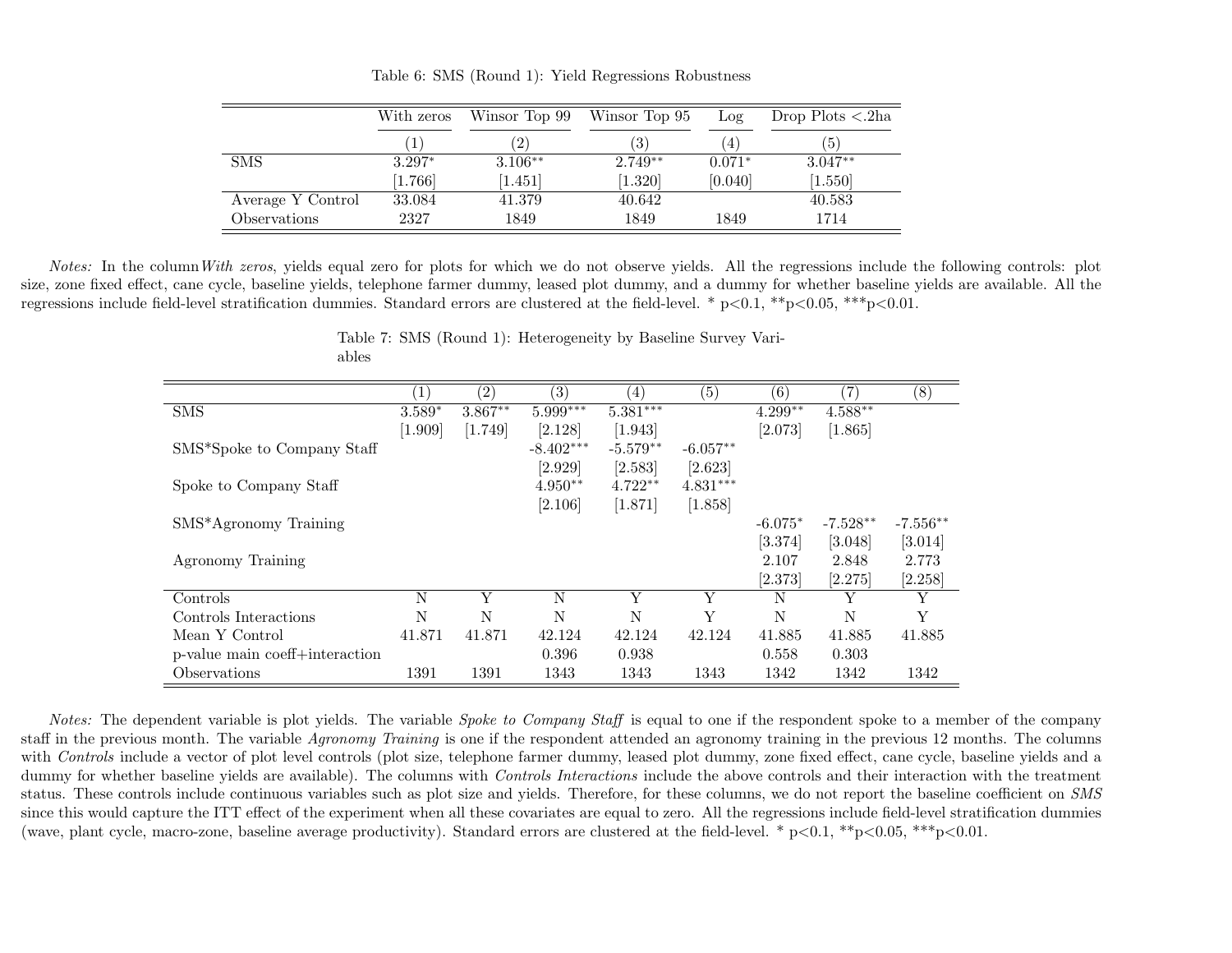|                                    | (1)         | (2)         |
|------------------------------------|-------------|-------------|
| <b>Brochure</b>                    | $0.036***$  | $0.037**$   |
|                                    | [0.006]     | [0.015]     |
| Brochure*Confidential              |             | $-0.005$    |
|                                    |             | [0.021]     |
| Long Code                          | $-0.021***$ | $-0.035***$ |
|                                    | [0.006]     | [0.012]     |
| Long Code*Confidential             |             | $-0.050***$ |
|                                    |             | [0.018]     |
| Free SMS                           | $0.056***$  | $0.070***$  |
|                                    | [0.007]     | [0.015]     |
| Free SMS <sup>*</sup> Confidential |             | $-0.008$    |
|                                    |             | [0.021]     |
| Confidential                       |             | $0.058***$  |
|                                    |             | [0.013]     |
| Mean Y Control                     | 0.070       | 0.094       |
| Observations                       | 57615       | 7139        |

Table 8: Farmer-Polls: Response Rates

Notes: The dependent variable is a dummy equal to one if the farmer respond to the specific poll. The variable Brochure equals one if the respondent receives a brochure about the polls at the beginning of the intervention. The variable Long Code equals one if polls are sent from a standard 10-digit number, as opposed to the dedicated shortcode. The variable Free SMS equals one if answering the poll is free for the farmer. All the regressions include field level stratification dummies. Standard errors clustered at the field level. \*  $p<0.1$ , \*\* $p<0.05$ , \*\*\* $p<0.01$ .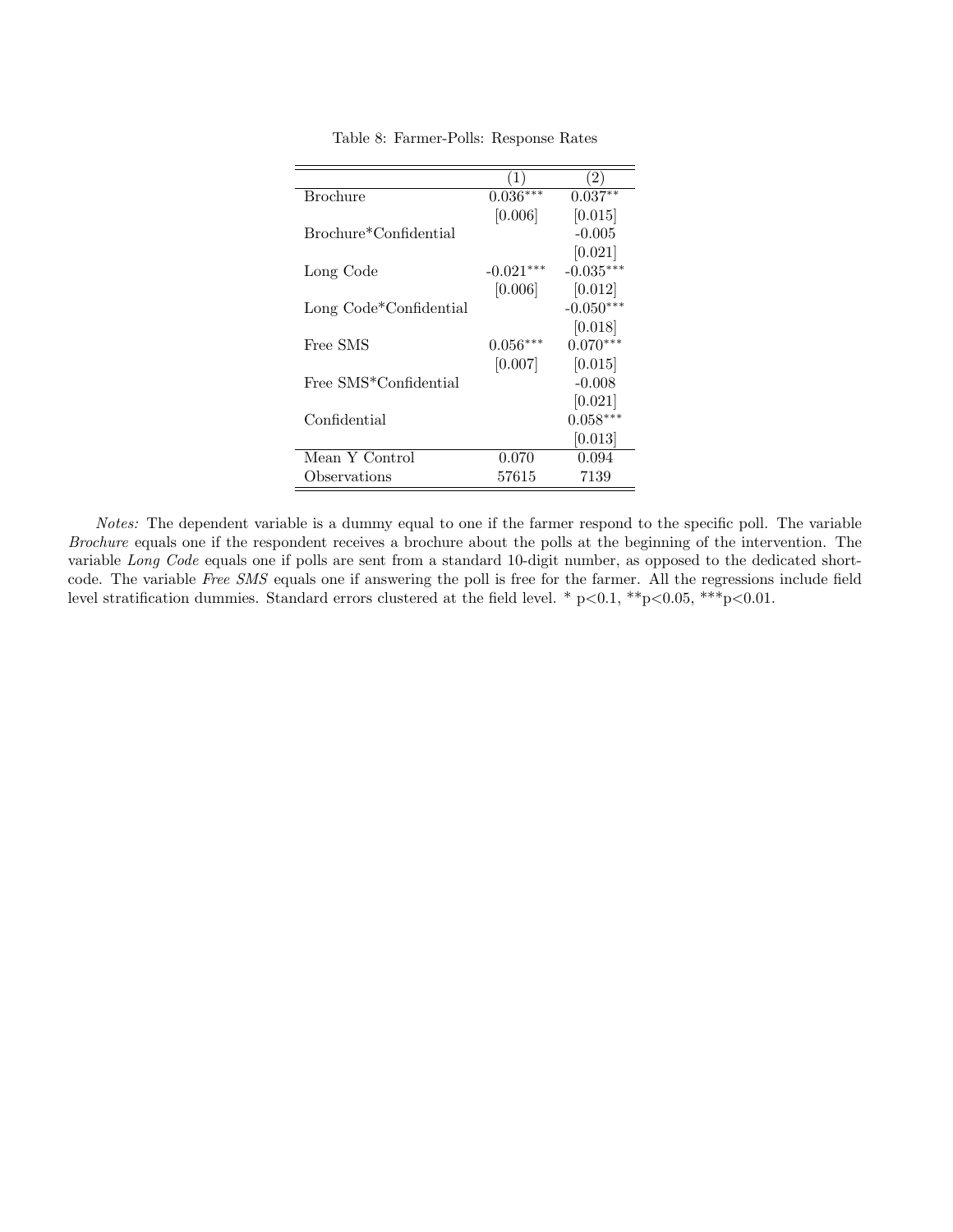# A Appendix Tables

|                        | (1)     | (2)        | $\overline{(3)}$ |
|------------------------|---------|------------|------------------|
| <b>SMS</b>             | 0.024   | 0.017      | $-0.074$         |
|                        | [0.029] | [0.027]    | [0.097]          |
| Ratoon 1 Cycle         |         | 0.247      | 0.239            |
|                        |         | [0.175]    | [0.180]          |
| Ratoon 1 Cycle*SMS     |         |            | 0.007            |
|                        |         |            | [0.059]          |
| Ratoon 2 Cycle         |         | 0.025      | 0.007            |
|                        |         | [0.171]    | [0.178]          |
| Ratoon 2 Cycle*SMS     |         |            | 0.039            |
|                        |         |            | [0.062]          |
| Plot Size (ha.)        |         | $0.089***$ | $0.104***$       |
|                        |         | [0.021]    | [0.036]          |
| Plot Size (ha.)*SMS    |         |            | $-0.028$         |
|                        |         |            | [0.041]          |
| Zone 1                 |         | $0.156***$ | 0.051            |
|                        |         | [0.052]    | [0.069]          |
| Zone 1*SMS             |         |            | $0.211**$        |
|                        |         |            | [0.097]          |
| Zone 2                 |         | $-0.112$   | $-0.112$         |
|                        |         | [0.088]    | [0.091]          |
| Zone 2*SMS             |         |            | 0.048            |
|                        |         |            | [0.088]          |
| Zone 3                 |         | $-0.028$   | $-0.069$         |
|                        |         | [0.086]    | [0.090]          |
| Zone 3*SMS             |         |            | 0.119            |
|                        |         |            | [0.083]          |
| Zone 4                 |         | $-0.066$   | $-0.074$         |
|                        |         | [0.066]    | [0.080]          |
| Zone 4*SMS             |         |            | 0.045            |
|                        |         |            | [0.107]          |
| Leased Plot            |         | $-0.037$   | $-0.055$         |
|                        |         | [0.046]    | [0.062]<br>0.029 |
| Leased Plot*SMS        |         |            |                  |
|                        |         | 0.004      | [0.090]<br>0.020 |
| Telephone Farmer       |         | [0.023]    | [0.033]          |
| Telephone Farmer*SMS   |         |            | $-0.030$         |
|                        |         |            | [0.045]          |
| <b>Baseline Yields</b> |         | $0.004***$ | $0.004***$       |
|                        |         | [0.000]    | [0.001]          |
| Baseline Yields*SMS    |         |            | 0.000            |
|                        |         |            | [0.001]          |
| Mean Y Control         | 0.795   | 0.795      | 0.795            |
| Observations           | 2327    | 2327       | 2327             |
|                        |         |            |                  |

Table A.1: SMS (Round 1): Entry into the Project Cane Cycle

Notes: All the regressions include field-level stratification dummies (wave, plant cycle, macro-zone, baseline average productivity). Standard errors are clustered at the field level.  $*p<0.1$ ,  $*p<0.05$ ,  $**p<0.01$ .